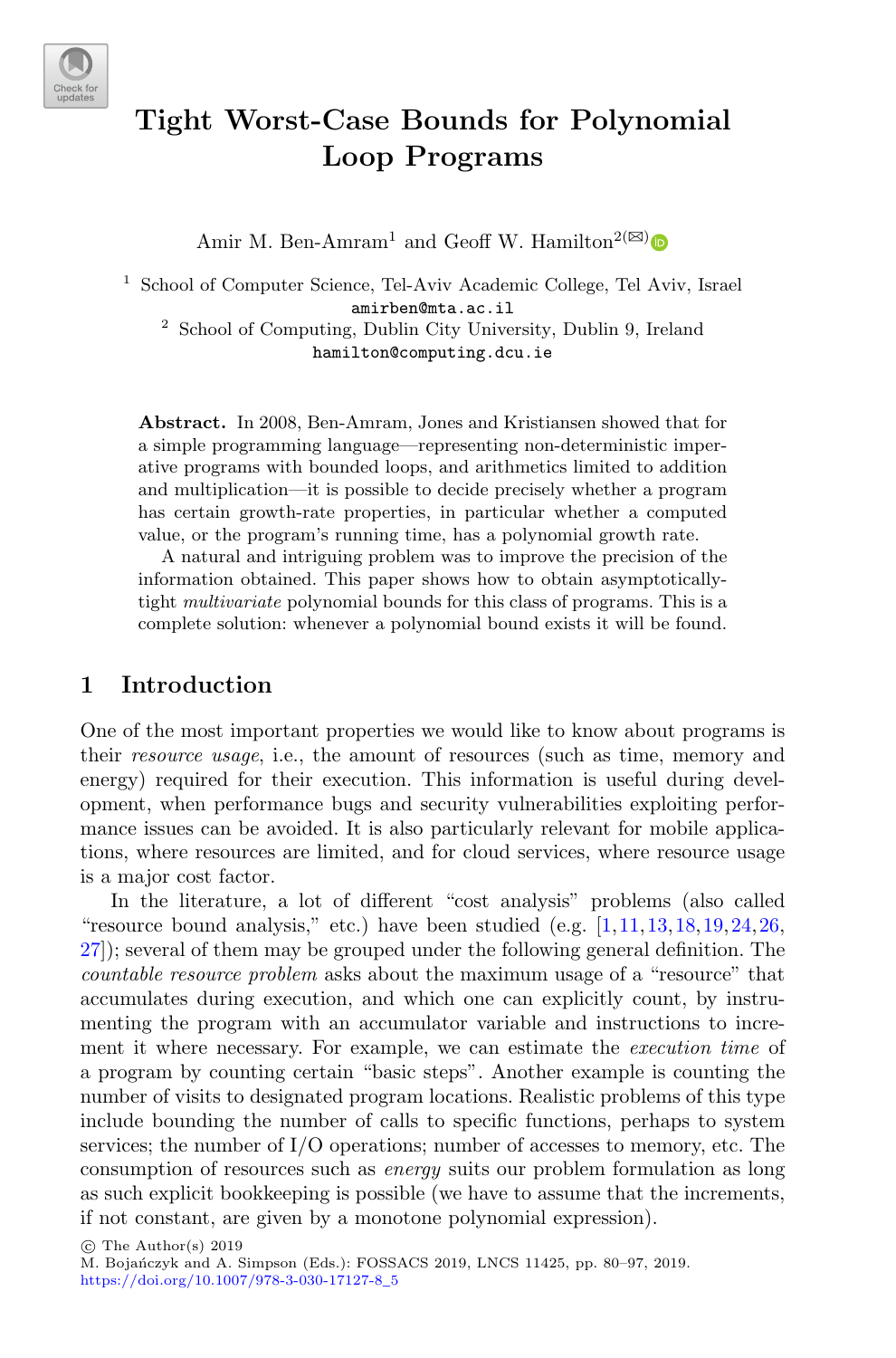In this paper we solve the *bound analysis problem* for a particular class of programs, defined in [\[7](#page-15-2)]. The bound analysis problem is to find symbolic bounds on the maximal possible value of an integer variable at the end of the program, in terms of some integer-valued variables that appear in the initial state of a computation. Thus, a solution to this problem might be used for any of the resource-bound analyses above. In this work we focus on values that grow polynomially (in the sense of being bounded by a polynomial), and our goal is to find polynomial bounds that are tight, in the sense of being precise up to a constant factor.

The programs we study are expressed by the so-called *core language*. It is imperative, including bounded loops, non-deterministic branches and restricted arithmetic expressions; the syntax is shown in Fig. [1.](#page-1-0) Semantics is explained and motivated below, but is largely intuitive; see also the illustrative example in Fig. [2.](#page-2-0) In 2008, it was proved [\[7\]](#page-15-2) that for this language it is decidable whether a computed result is polynomially bounded or not. This makes the language an attractive target for work on the problem of computing tight bounds. However, for the past ten years there has been no improvement on [\[7\]](#page-15-2). We now present an algorithm to compute, for every program in the language, and every variable in the program which has a polynomial upper bound (in terms of input values), a tight polynomial bound on its largest attainable value (informally, "the worstcase value") as a function of the input values. The bound is guaranteed to be tight up to a multiplicative constant factor but constants are left implicit (for example a bound quadratic in n will always be represented as  $n^2$ ). The algorithm could be extended to compute upper and lower bounds with explicit constant factors, but choosing to ignore coefficients simplifies the algorithm considerably. In fact, we have striven for a simple, comprehensible algorithm, and we believe that the algorithm we present is sufficiently simple that, beyond being comprehensible, offers insight into the structure of computations in this model.

#### **1.1 The Core Language**

*Data.* It is convenient to assume (without loss of generality) that the only type of data is non-negative integers. Note that a realistic (not "core") program may include many statements that manipulate non-integer data that are not relevant to loop control—so in a complexity analysis, we may be able to abstract these parts away and still analyze the variables of interest. In other cases, it is

$$
X \in \text{Variable} \ ::= X_1 \mid X_2 \mid X_3 \mid \dots \mid X_n
$$
  
\n
$$
E \in \text{Expression} \ ::= X \mid E + E \mid E * E
$$
  
\n
$$
C \in \text{Command} \ ::= \text{skip} \mid X := E \mid C_1; C_2 \mid \text{loop } E \{C\}
$$
  
\n
$$
\mid \text{choose } C_1 \text{ or } C_2
$$

<span id="page-1-0"></span>**Fig. 1.** Syntax of the core language.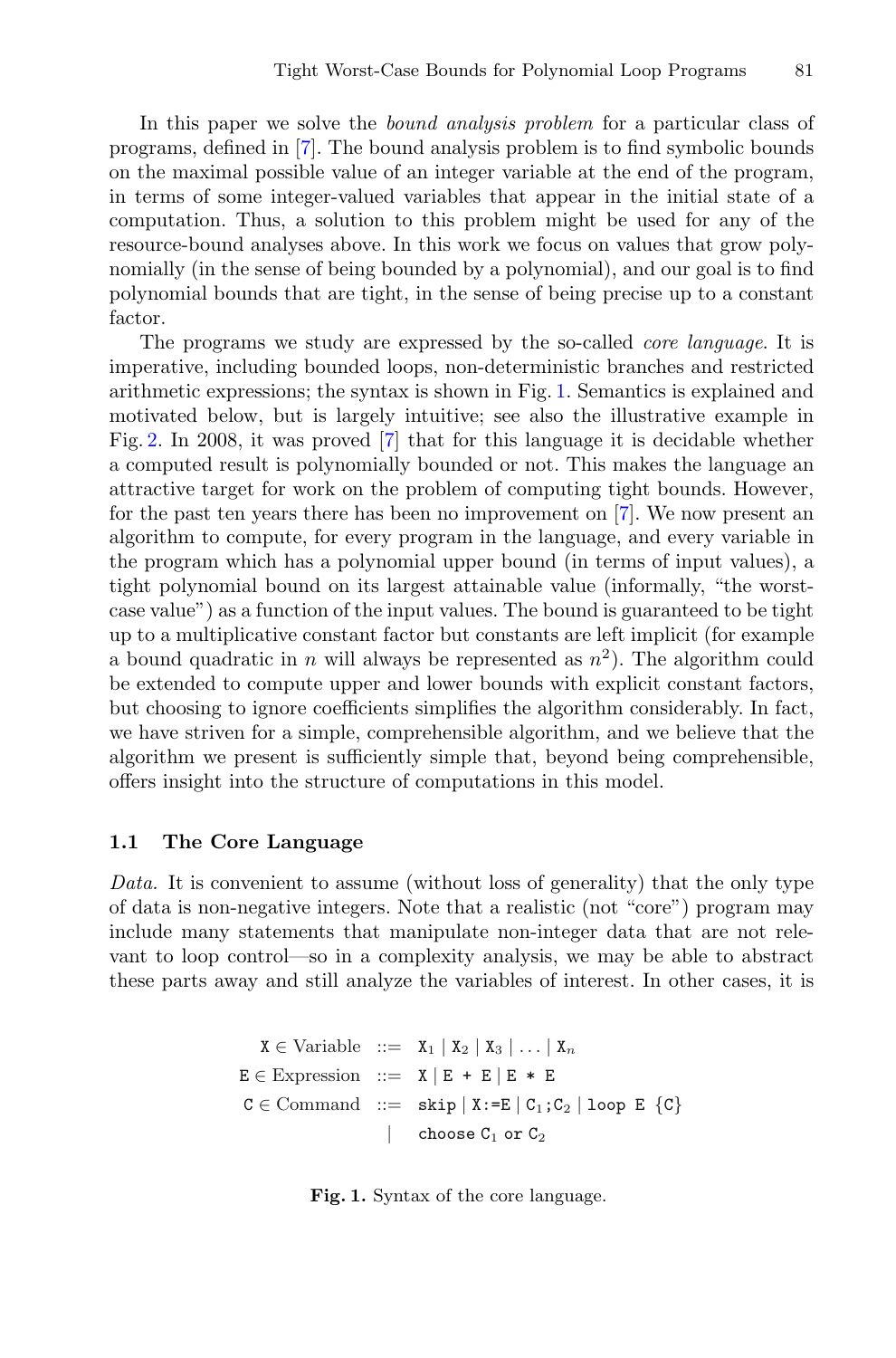possible to preprocess a program to replace complex data values with their size (or "norm"), which is the quantity of importance for loop control. Methods for this process have been widely studied in conjunction with termination and cost analysis.

*Command Semantics.* The core language is inherently non-deterministic. The choose command represents a non-deterministic choice, and can be used to abstract any concrete conditional command by simply ignoring the condition; this is necessary to ensure that our analysis problem is decidable. Note that what we ignore is branches within a loop body and not branches that implement the loop control, which we represent by a dedicated loop command. The command loop E {C} repeats C a (non-deterministic) number of times bounded by the value of E, which is evaluated just before the loop is entered. Thus, as a conservative abstraction, it may be used to model different forms of loops (for-loops, while-loops) as long as a bound on the number of iterations, as a function of the program state on loop initiation, can be determined and expressed in the language. There is an ample body of research on analysing programs to find such bounds where they are not explicitly given by the programmer; in particular, bounds can be obtained from a *ranking function* for the loop [\[2](#page-15-3)[,3](#page-15-4)[,5](#page-15-5),[6,](#page-15-6)[23\]](#page-16-6). Note that the arithmetic in our language is too restricted to allow for the maintenance of counters and the creation of *while* loops, as there is no subtraction, no explicit constants and no tests. Thus, for realistic "concrete" programs which use such devices, loop-bound analysis is supposed to be performed *on the concrete program* as part of the process of abstracting it to the core language. This process is illustrated in [\[9](#page-15-7), Sect. 2].

From a computability viewpoint, the use of bounded loops restricts the programs that can be represented to such that compute primitive recursive functions; this is a rich enough class to cover a lot of useful algorithms and make the analysis problem challenging. In fact, our language resembles a weakened version of Meyer and Ritchie's LOOP language [\[20](#page-16-7)], which computes all the primitive recursive functions, and where behavioral questions like "is the result linearly bounded" are undecidable.

```
loop X_1 {
   loop X_2 + X_3 { choose { X_3 := X_1; X_2 := X_4 } or { X_3 := X_4; X_2 := X_1 } };
   X_4 := X_2 + X_3};
loop X_4 { choose { X_3 := X_1 + X_2 + X_3 } or { X_3 := X_2; X_2 := X_1 } }
```
<span id="page-2-0"></span>**Fig. 2.** A core-language program. loop *<sup>n</sup>* <sup>C</sup> means "do <sup>C</sup> at most *<sup>n</sup>* times."

#### **1.2 The Algorithm**

Consider the program in Fig. [2.](#page-2-0) Suppose that it is started with the values of the variables  $X_1, X_2, \ldots$  being  $x_1, x_2, \ldots$  Our purpose is to bound the values of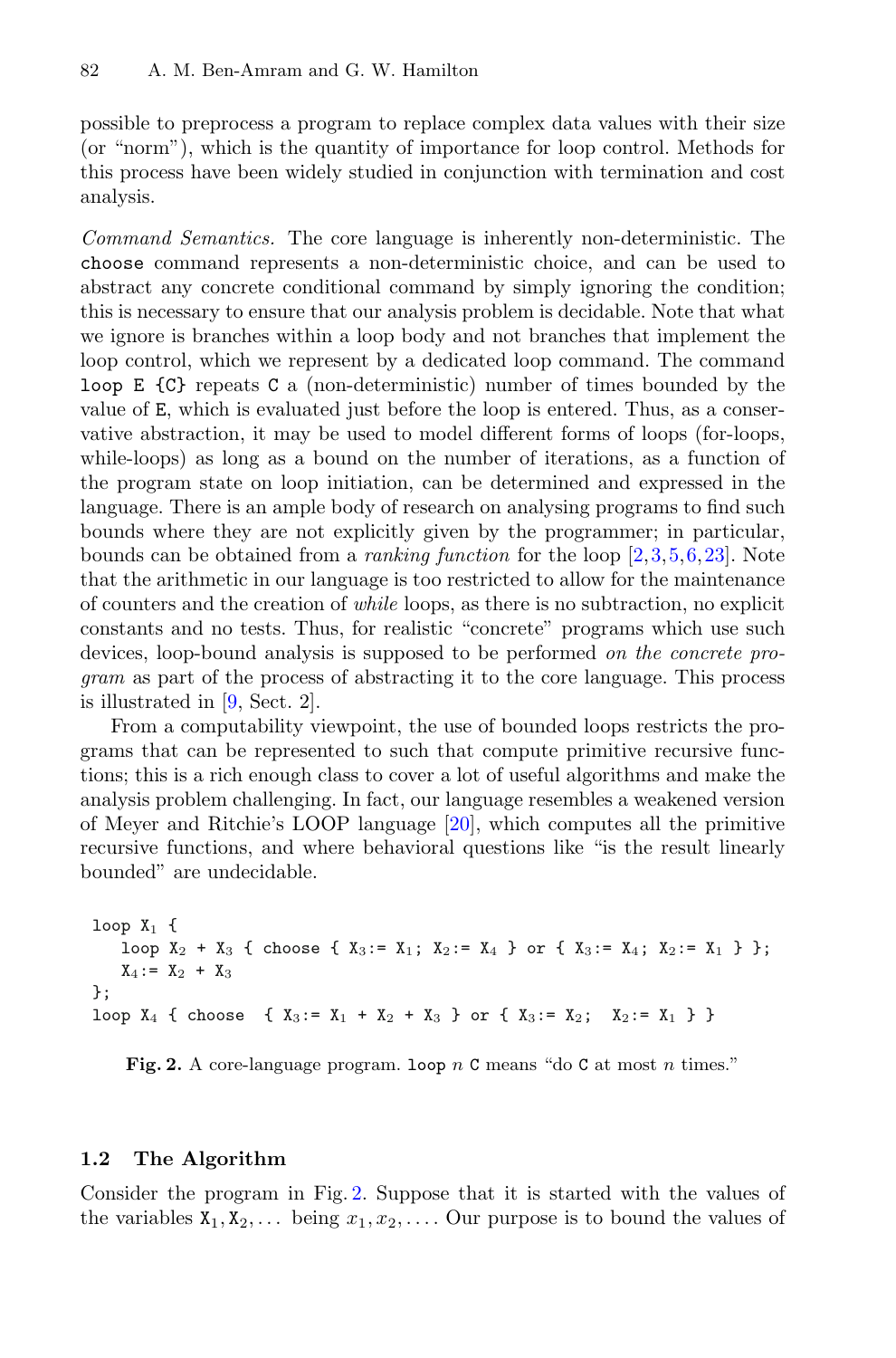all variables at the conclusion of the program in terms of those initial values. Indeed, they are all polynomially bounded, and our algorithm provides tight bounds. For instance, it establishes that the final value of  $X_3$  is tightly bounded (up to a constant factor) by  $\max(x_4(x_4 + x_1^2), x_4(x_2 + x_3 + x_1^2)).$ 

In fact, it produces information in a more precise form, as *a disjunction of simultaneous bounds*. This means that it generates vectors, called *multipolynomials*, that give simultaneous bounds on all variables; for example, with the program in Fig. [2,](#page-2-0) one such multi-polynomial is  $\langle x_1, x_2, x_3, x_4 \rangle$  (this is the result of all loops taking a very early exit). This form is important in the context of a compositional analysis. To see why, suppose that we provide, for a command with variables  $X, Y$ , the bounds  $\langle x, y \rangle$  and  $\langle y, x \rangle$ . Then we know that the *sum* of their values is always bounded by  $x + y$ , a result that would have not been deduced had we given the bound  $\max(x, y)$  on each of the variables. The difference may be critical for the success of analyzing an enclosing or subsequent command.

*Multivariate* bounds are often of interest, and perhaps require no justification, but let us point out that multivariate polynomials are necessary even if we're ultimately interested in a univariate bound, in terms of some single initial value, say  $n$ . This is, again, due to the analysis being compositional. When we analyze an internal command that uses variables  $X, Y, \ldots$  we do not know in what possible contexts the command will be executed and how the values of these variables will be related to n.

Some highlights of our solution are as follows.

- We reduce the problem of analyzing any core-language program to the problem of analyzing a single loop, whose body is already processed, and therefore presented as a collection of multi-polynomials. This is typical of algorithms that analyze a structured imperative language and do so compositionally.
- Since we are computing bounds only up to a constant factor, we work with *abstract* polynomials, that have no numeric coefficients.
- We further introduce  $\tau$ -*polynomials*, to describe the evolution of values in a loop. These have an additional parameter  $\tau$  (for "time"; more precisely, number of iterations). Introducing  $\tau$ -polynomials was a key step in the solution.
- The analysis of a loop is simply a closure computation under two operations: ordinary composition, and *generalization* which is the operation that predicts the evolution of values by judiciously adding τ 's to *idempotent* abstract multipolynomials.

The remainder of this paper is structured as follows. In Sect. [2](#page-3-0) we give some definitions and state our main result. In Sects. [3,](#page-6-0) [4](#page-7-0) and [5](#page-9-0) we present our algorithm. In Sect. [6,](#page-12-0) we outline the correctness proofs. Section [7](#page-13-0) considers related work, and Sect. [8](#page-14-0) concludes and discusses ideas for further work.

## <span id="page-3-0"></span>**2 Preliminaries**

In this section, we give some basic definitions, complete the presentation of our programming language and precisely state the main result.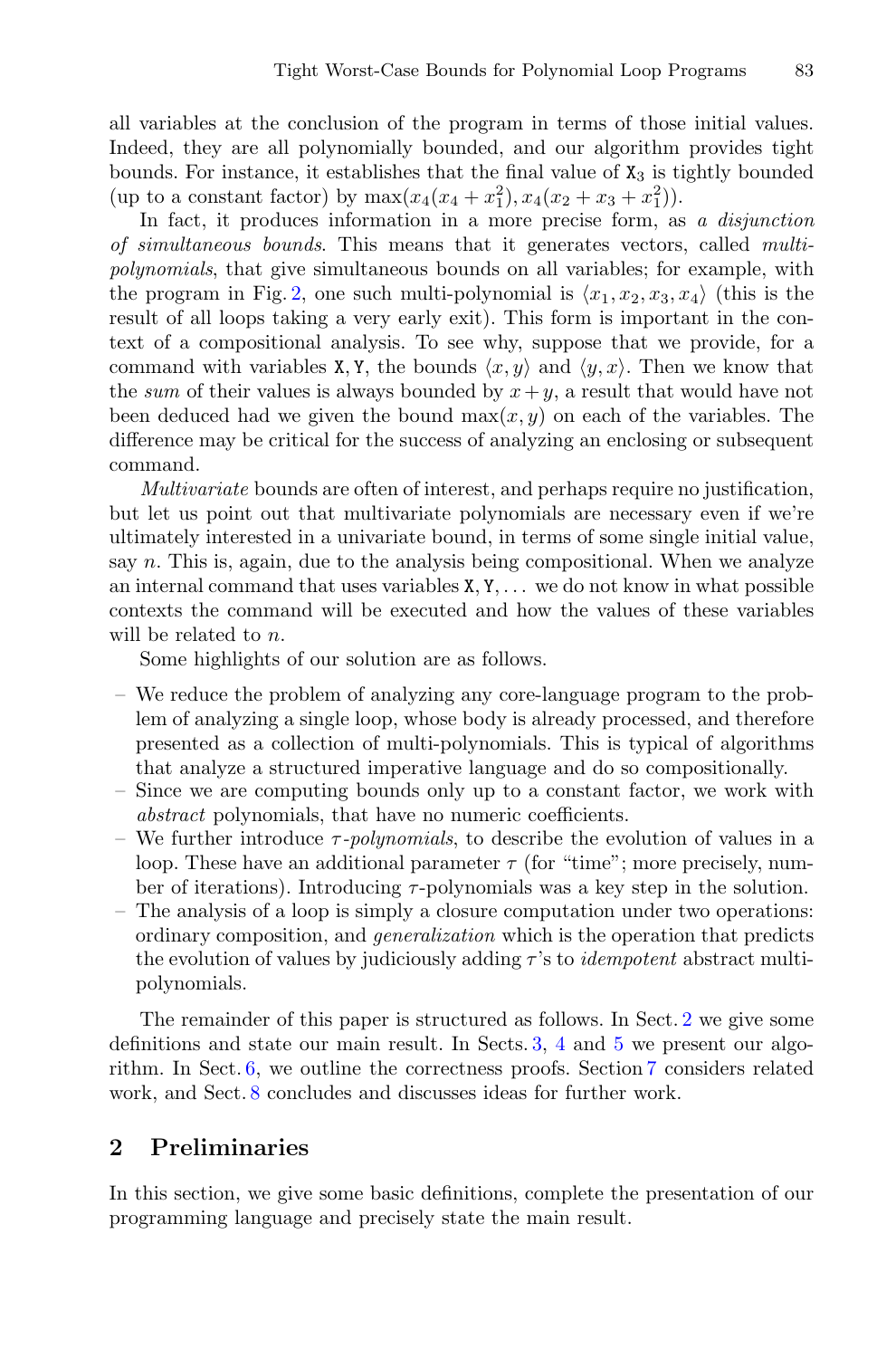#### **2.1 Some Notation and Terminology**

*The Language.* We remark that in our language syntax there is no special form for a "program unit"; in the text we sometimes use "program" for the subject of our analysis, yet syntactically it's just a command.

*Polynomials and Multi-polynomials.* We work throughout this article with multivariate polynomials in  $x_1, \ldots, x_n$  that have non-negative integer coefficients and no variables other than  $x_1, \ldots, x_n$ ; when we speak of a polynomial we always mean one of this kind. Note that over the non-negative integers, such polynomials are monotonically (weakly) increasing in all variables.

The post-fix substitution operator  $\left[a/b\right]$  may be applied to any sort of expression containing a variable b, to substitute a instead; e.g.,  $(x^2 + yx + y)[2z/y] =$  $x^2 + 2zx + 2z$ .

When discussing a command, state-transition, or program trace, with a variable  $X_i$ ,  $x_i$  will denote, as a rule, the initial value of this variable, and  $x'_i$  its final value. Thus we distinguish the syntactic entity by the typewriter font. We write the polynomials manipulated by our algorithms using the variable names  $x_i$ . We presume that an implementation of the algorithm represents polynomials concretely so that ordinary operations such as composition can be applied, but otherwise we do not concern ourselves much with representation.

The parameter  $n$  always refers to the number of variables in the subject program. The set [n] is  $\{1,\ldots,n\}$ . For a set S an *n*-tuple over S is a mapping from [n] to S. The set of these tuples is denoted by  $S<sup>n</sup>$ . Throughout the paper, various natural liftings of operators to collections of objects is tacitly assumed, e.g., if S is a set of integers then  $S + 1$  is the set  $\{s + 1 \mid s \in S\}$  and  $S + S$  is  $\{s+t \mid s,t \in S\}$ . We use such lifting with sets as well as with tuples. If S is ordered, we extend the ordering to  $S<sup>n</sup>$  by comparing tuples element-wise (this leads to a partial order, in general, e.g., with natural numbers,  $\langle 1, 3 \rangle$  and  $\langle 2, 2 \rangle$ are incomparable).

**Definition 1.** *A* polynomial transition (PT) *represents a mapping of an "input" state*  $\mathbf{x} = \langle x_1, \ldots, x_n \rangle$  *to a "result" state*  $\mathbf{x}' = \langle x'_1, \ldots, x'_n \rangle = \mathbf{p}(\mathbf{x})$  *where*  $\mathbf{p} = \langle \mathbf{p}[1], \ldots, \mathbf{p}[n] \rangle$  *is an n-tuple of polynomials. Such a* **p** *is called a* a multipolynomial (MP)*; we denote by* MPol *the set of multi-polynomials, where the number of variables* n *is fixed by context.*

Multi-polynomials are used in this work to represent the effect of a command. Various operations will be applied to MPs, mostly obvious—in particular, composition (which corresponds to sequential application of the transitions). Note that composition of multi-polynomials,  $q \circ p$ , is naturally defined since **p** supplies n values for the n variables of **q** (in other words, they are composed as functions in  $\mathbb{N}^n \to \mathbb{N}^n$ ). We define *Id* to be the identity transformation,  $\mathbf{x}' = \mathbf{x}$  (in MP notation:  $\mathbf{p}[i] = x_i$  for  $i = 1, \ldots, n$ ).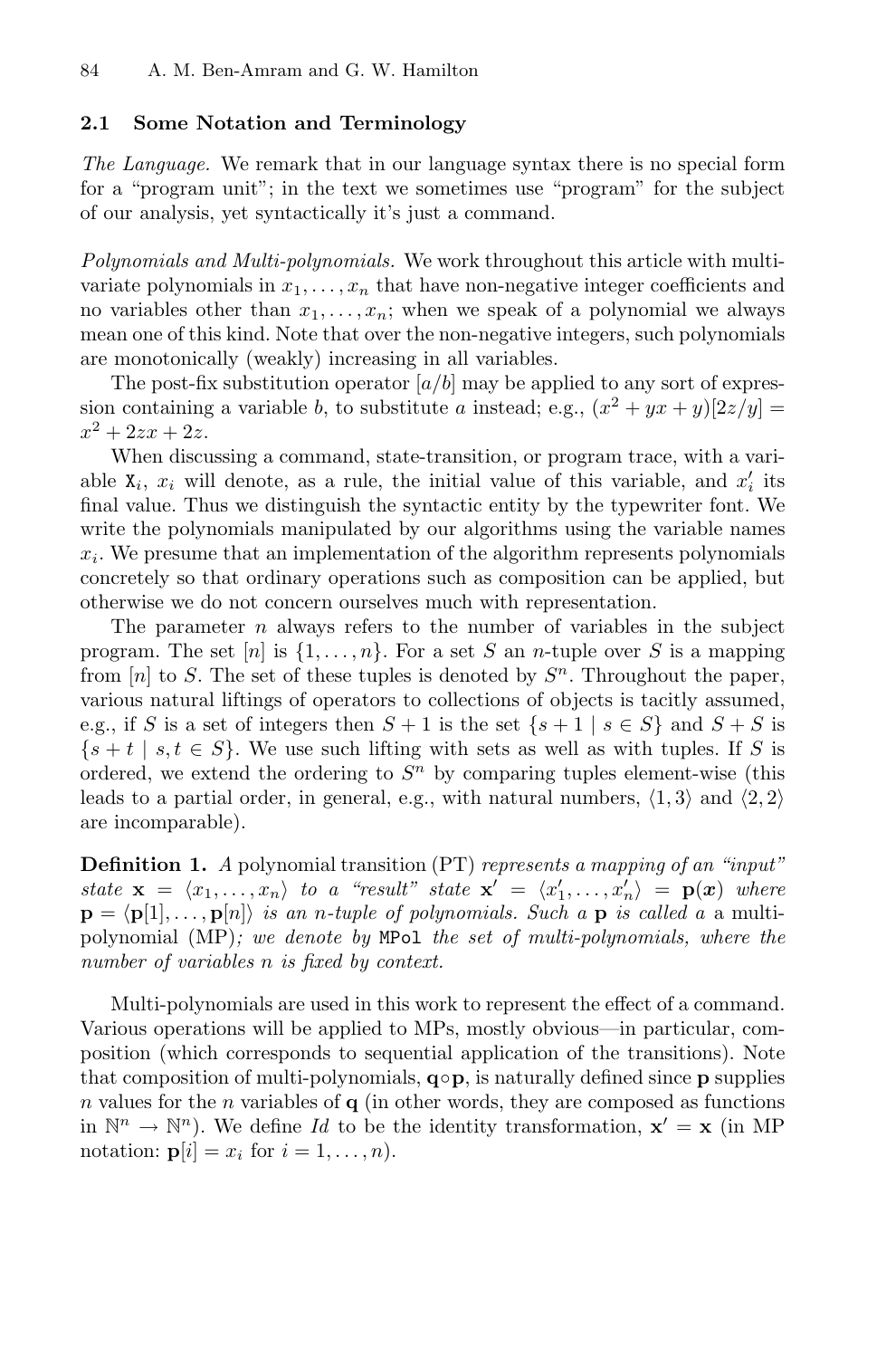#### **2.2 Formal Semantics of the Core Language**

The semantics associates with every command C over variables  $X_1, \ldots, X_n$  a relation  $\mathbb{C} \to \mathbb{R}^n \times \mathbb{R}^n$ . In the expression  $x \in \mathbb{C} \mid y$ , vector  $x$  (respectively *y*) is the store before (after) the execution of C.

The semantics of skip is the identity. The semantics of an assignment  $X_i := E$ associates to each store  $x$  a new store  $y$  obtained by replacing the component  $x_i$ by the value of the expression E when evaluated over store *x*. This is defined in the natural way (details omitted), and is denoted by  $\mathbb{E} \mathbb{E} x$ . Composite commands are described by the straight-forward equations:

$$
\begin{aligned}\n\llbracket \texttt{C}_1 ; \texttt{C}_2 \rrbracket &= \llbracket \texttt{C}_2 \rrbracket \circ \llbracket \texttt{C}_1 \rrbracket \\
\llbracket \texttt{choose C}_1 \texttt{ or } \texttt{C}_2 \rrbracket &= \llbracket \texttt{C}_1 \rrbracket \cup \llbracket \texttt{C}_2 \rrbracket \\
\llbracket \texttt{C}_2 \rrbracket\n\end{aligned}
$$
\n
$$
\llbracket \texttt{loop E {C} \rrbracket = \{(x, y) \mid \exists i \leq \llbracket \texttt{E} \rrbracket x : x \llbracket \texttt{C} \rrbracket^i y\}
$$

where  $\llbracket \texttt{C} \rrbracket^i$  represents  $\llbracket \texttt{C} \rrbracket \circ \cdots \circ \llbracket \texttt{C} \rrbracket$  (*i* occurrences of  $\llbracket \texttt{C} \rrbracket$ ); and  $\llbracket \texttt{C} \rrbracket^0 = Id$ .

*Remarks.* The following two changes may enhance the applicability of the core language for simulating certain concrete programs; we include them as "options" because they do not affect the validity of our proofs.

- 1. The semantics of an assignment operation may be non-deterministic:  $X := E$ assigns to X some non-negative value *bounded* by E. This is useful to abstract expressions which are not in the core language, and also to use the results of size analysis of subprograms. Such an analysis may determine invariants such as "the value of  $f(X,Y)$  is at most the sum of X and Y."
- 2. The domain of the integer variables may be extended to Z. In this case the bounds that we seek are on the absolute value of the output in terms of absolute values of the inputs. This change does not affect our conclusions because of the facts  $|xy| = |x| \cdot |y|$  and  $|x + y| \leq |x| + |y|$ . The semantics of the loop command may be defined either as doing nothing if the loop bound is not positive, or using the absolute value as a bound.

#### **2.3 Detailed Statement of the Main Result**

The *polynomial-bound analysis problem* is to find, for any given command, which output variables are bounded by a polynomial in the input values (which are simply the values of all variables upon commencement of the program), and to bound these output values tightly (up to constant factors). The problem of *identifying* the polynomially-bounded variables is completely solved by [\[7](#page-15-2)]. We rely on that algorithm, which is polynomial-time, to do this for us (as further explained below).

Our main result is thus stated as follows.

**Theorem 1.** *There is an algorithm which, for a command* C*, over variables X*<sup>1</sup> *through*  $X_n$ , *outputs* a set  $\beta$  *of multi-polynomials, such that the following hold, where PB is the set of indices* i *of variables X*<sup>i</sup> *which are polynomially bounded*  $under$  [[C]].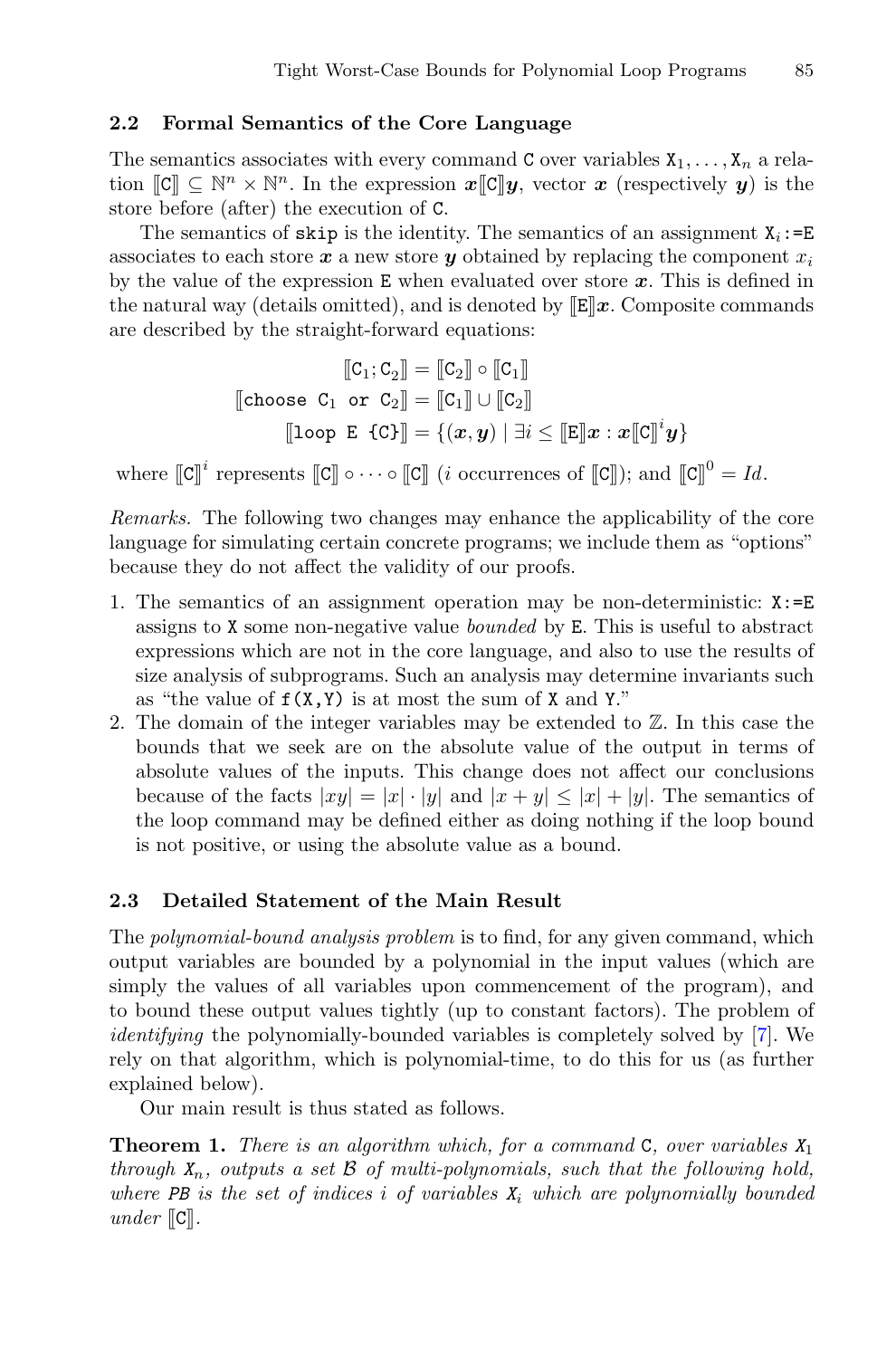*1. (Bounding) There is a constant*  $c_p$  *associated with each*  $p \in \mathcal{B}$ *, such that* 

$$
\forall \boldsymbol{x}, \boldsymbol{y} \;.\; \boldsymbol{x} \llbracket \texttt{C} \rrbracket \boldsymbol{y} \Longrightarrow \exists \mathbf{p} \in \mathcal{B} \,.\forall i \in \textit{PB} \,.\, y_i \leq c_{\mathbf{p}} \mathbf{p}[i](\boldsymbol{x})
$$

*2.* (Tightness) For every  $p \in \mathcal{B}$  there are constants  $d_p > 0$ ,  $x_0$  such that for all  $\mathbf{x} \geq \mathbf{x}_0$  *there is a y such that* 

$$
\boldsymbol{x}[\![\mathtt{C}]\!] \boldsymbol{y} \ \text{and} \ \forall i \in \textit{PB} \,.\, y_i \geq d_{\mathbf{p}} \mathbf{p}[i](\boldsymbol{x}).
$$

## <span id="page-6-0"></span>**3 Analysis Algorithm: First Concepts**

The following sections describe our analysis algorithm. Naturally, the most intricate part of the analysis concerns loops. In fact we break the description into stages: first we reduce the problem of analyzing any program to that of analyzing *simple disjunctive loops*, defined next. Then, we approach the analysis of such loops, which is the main effort in this work.

**Definition 2.** *A* simple disjunctive loop (SDL) *is a finite set of PTs.*

The loop is "disjunctive" because its meaning is that in every iteration, any of the given transitions may be applied. The semantics is formalized by *traces* (Definition [4\)](#page-6-1). A SDL does not specify the number of iterations; our analysis generates polynomials which depend on the number of iterations as well as the initial state. For this purpose, we now introduce  $\tau$ -polynomials where  $\tau$  represents the number of iterations.

**Definition 3.**  $\tau$ -polynomials are polynomials in  $x_1, \ldots, x_n$  and  $\tau$ .

 $\tau$  has a special status and does not have a separate component in the polynomial giving its value. If p is a  $\tau$ -polynomial, then  $p(v_1,\ldots,v_n)$  is the result of substituting each  $v_i$  for the respective  $x_i$ ; and we also write  $p(v_1,\ldots,v_n,t)$  for the result of substituting t for  $\tau$  as well. The set of  $\tau$ -polynomials in n variables (*n* known from context) is denoted  $\tau$ Pol.

Multi-polynomials and polynomial transitions are formed from  $\tau$ -polynomials just as previously defined and are used to represent the effect of a variable number of iterations. For example, the  $\tau$ -polynomial transition  $\langle x_1', x_2' \rangle = \langle x_1, x_2 + \tau x_1 \rangle$ represents the effect of repeating ( $\tau$  times) the assignment  $X_2 := X_2 + X_1$ . The effect of iterating the composite command:  $X_2 := X_2 + X_1$ ;  $X_3 := X_3 + X_2$  has an effect described by  $\mathbf{x}' = \langle x_1, x_2 + \tau x_1, x_3 + \tau x_2 + \tau^2 x_1 \rangle$  (here we already have an upper bound which is not reached precisely, but is correct up to a constant factor). We denote the set of  $\tau$ -polynomial transitions by  $\tau$ **MPol**. We should note that composition  $\mathbf{q} \circ \mathbf{p}$  over  $\tau \mathbf{MPol}$  is performed by substituting  $\mathbf{p}[i]$  for each occurrence of  $x_i$  in **q**. Occurrences of  $\tau$  are unaffected (since  $\tau$  is not part of the state). We make a couple of preliminary definitions before reaching our goal which is the definition of the *simple disjunctive loop problem* (Definition [6\)](#page-7-1).

<span id="page-6-1"></span>**Definition 4.** *Let* S *be a set of polynomial transitions. An* (abstract) trace *over* S is a finite sequence  $\mathbf{p}_1$ ; ...;  $\mathbf{p}_{|\sigma|}$  of elements of S. Thus  $|\sigma|$  denotes the length *of the trace. The set of all traces is denoted* <sup>S</sup><sup>∗</sup>*. We write* [[σ]] *for the composed relation*  $\mathbf{p}_{|\sigma|} \circ \cdots \circ \mathbf{p}_1$  *(for the empty trace,*  $\varepsilon$ *, we have*  $[\![\varepsilon]\!] = Id$ *).*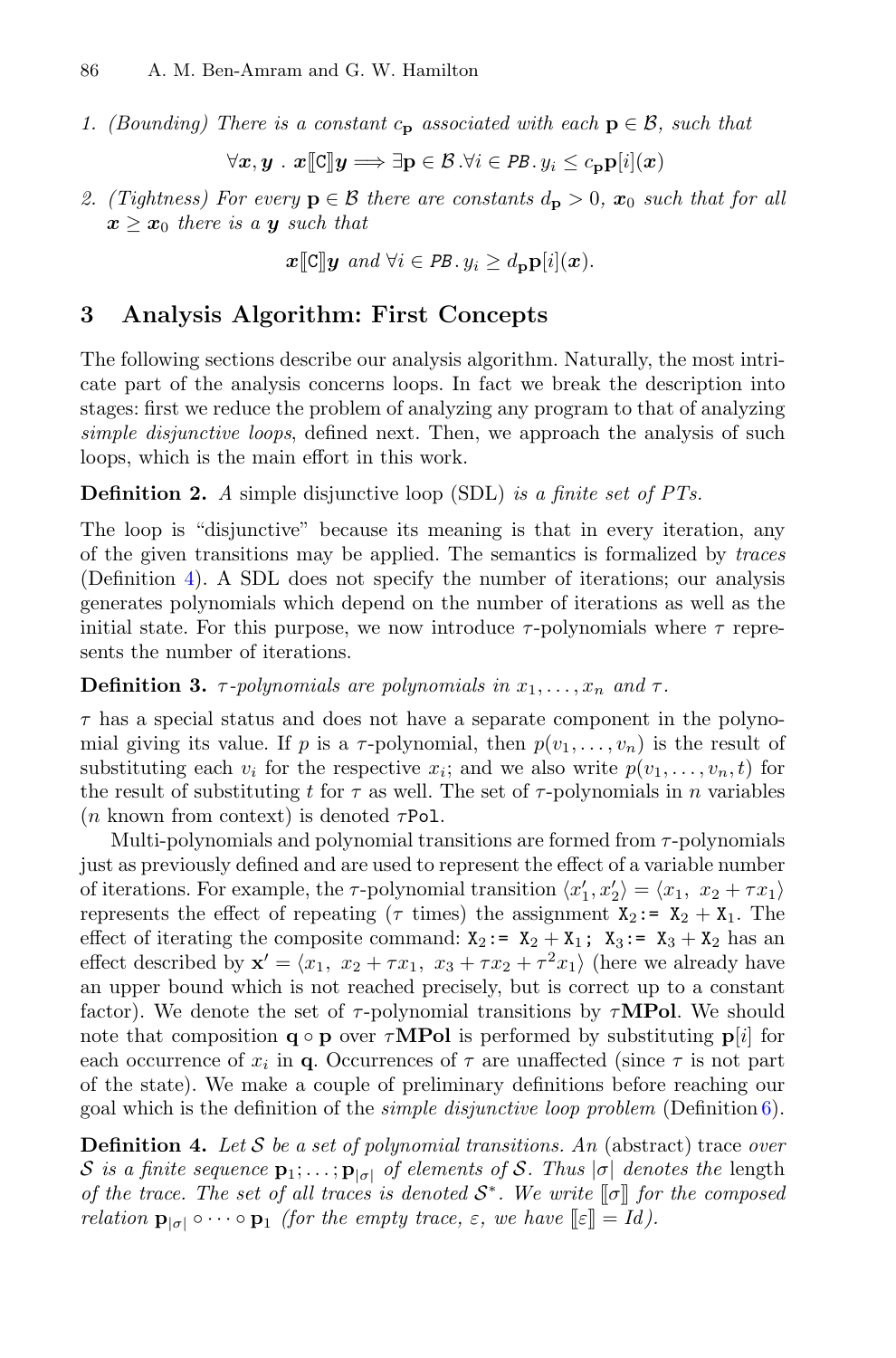**Definition 5.** Let  $p(x)$  be a (concrete or abstract)  $\tau$ -polynomial. We write p for *the sum of* linear monomials *of* p*, namely any one of the form* ax<sup>i</sup> *with constant coefficient* a. We write  $\ddot{p}$  for the rest. Thus  $p = \dot{p} + \ddot{p}$ .

<span id="page-7-1"></span>**Definition 6 (Simple disjunctive loop problem).** *The* simple disjunctive loop problem *is: given the set* <sup>S</sup>*, find (if possible) a finite set* <sup>B</sup> *of* <sup>τ</sup> *-polynomial transitions which* tightly bound *all traces over* S*. More precisely, we require:*

*1. (Bounding) There is a constant*  $c_p > 0$  *associated with each*  $p \in \mathcal{B}$ *, such that* 

$$
\forall \boldsymbol{x},\boldsymbol{y},\sigma\, \ldotp \boldsymbol{x}[\![\sigma]\!] \boldsymbol{y} \Longrightarrow \exists \mathbf{p} \in \mathcal{B}\,.\, \boldsymbol{y} \leq c_{\mathbf{p}} \mathbf{p}(\boldsymbol{x},|\sigma|)
$$

*2.* (Tightness) For every  $\mathbf{p} \in \mathcal{B}$  there are constants  $d_{\mathbf{p}} > 0$ ,  $x_0$  such that for all  $\mathbf{x} \geq \mathbf{x}_0$  *there are a trace*  $\sigma$  *and a state vector y such that* 

$$
\boldsymbol{x}[\![\sigma]\!] \boldsymbol{y} \, \wedge \, \boldsymbol{y} \geq \dot{\mathbf{p}}(\boldsymbol{x},|\sigma|) + d_{\mathbf{p}} \ddot{\mathbf{p}}(\boldsymbol{x},|\sigma|) \, .
$$

Note that in the lower-bound clause  $(2)$ , the linear monomials of p are not multiplied, in the left-hand side, by the coefficient  $d_{\bf p}$ ; this sets, in a sense, a stricter requirement for them: if the trace maps x to  $x^2$  then the bound  $2x^2$  is acceptable, but if it maps x to x, the bound  $2x$  is not accepted. The reader may understand this technicality by considering the effect of iteration: it is important to distinguish the transition  $x'_1 = x_1$ , which can be iterated ad libitum, from the transition  $x_1' = 2x_1$ , which produces exponential growth on iteration. Distinguishing  $x'_1 = x_1^2$  from  $x'_1 = 2x_1^2$  is not as important. The result set  $\beta$  above is sometimes called a *loop summary*. We remark that Definition [6](#page-7-1) implies that the **max** of all these polynomials provides a "big Theta" bound for the worst-case (namely biggest) results of the loop's computation. We prefer, however, to work with sets of polynomials. Another technical remark is that  $c_{\bf p}$ ,  $d_{\bf p}$  range over real numbers. However, our data and the coefficients of polynomials remain integers, it is only such comparisons that are performed with real numbers (specifically, to allow  $c_{\mathbf{p}}$  to be smaller than one).

## <span id="page-7-0"></span>**4 Reduction to Simple Disjunctive Loops**

We show how to reduce the problem of analysing core-language programs to the analysis of polynomially-bounded simple disjunctive loops.

## **4.1 Symbolic Evaluation of Straight-Line Code**

Straight-line code consists of atomic commands—namely assignments (or skip, equivalent to  $X_1 := X_1$ , composed sequentially. It is obvious that symbolic evaluation of such code leads to polynomial transitions.

*Example 1.*  $X_2 := X_1$ ;  $X_4 := X_2 + X_3$ ;  $X_1 := X_2 * X_3$  is precisely represented by the transition  $\langle x_1, x_2, x_3 \rangle' = \langle x_1 x_3, x_1, x_3, x_1 + x_3 \rangle$ .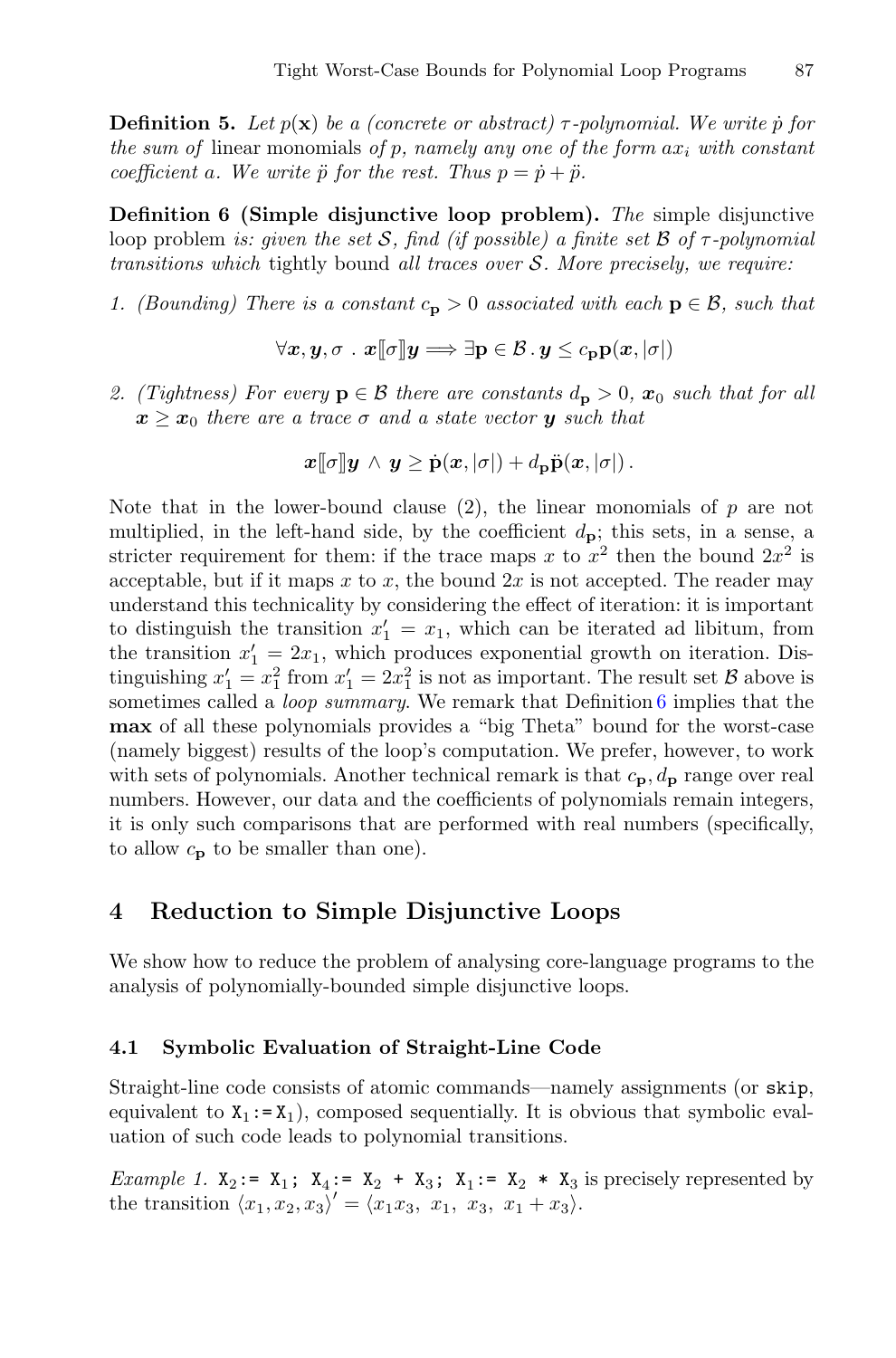#### **4.2 Evaluation of Non-deterministic Choice**

Evaluation of the command choose  $C_1$  or  $C_2$  yields a set of possible outcomes. Hence, the result of analyzing a command will be a *set* of multi-polynomial transitions. We express this in the common notation of abstract semantics:

$$
\llbracket \texttt{C} \rrbracket^S \in \wp(\texttt{MPol})\,.
$$

For uniformity, we consider  $\mathbb{C} \mathbb{C}^S$  for an atomic command to be a singleton in  $\wp(MPol)$  (this means that we represent a transition  $x' = p(x)$  by  $\{p\}$ ). Composition is naturally extended to sets, and the semantics of a choice command is now simply set union, so we have:

$$
\begin{aligned} \left[\!\left[\mathtt{C}_1;\mathtt{C}_2\right]\!\right]^S = \left[\!\left[\mathtt{C}_2\right]\!\right]^S \circ \left[\!\left[\mathtt{C}_1\right]\!\right]^S \\ \left[\!\left[\text{choose } \mathtt{C}_1 \text{ or } \mathtt{C}_2\right]\!\right]^S = \left[\!\left[\mathtt{C}_1\right]\!\right]^S \cup \left[\!\left[\mathtt{C}_2\right]\!\right]^S \end{aligned}
$$

*Example 2.*  $X_2 := X_1$ ; choose {  $X_4 := X_2 + X_3$  } or {  $X_1 := X_2 * X_3$  } is represented by the set  $\{\langle x_1, x_1, x_3, x_1 + x_3 \rangle, \ \langle x_1x_3, x_1, x_3, x_4 \rangle\}.$ 

#### **4.3 Handling Loops**

The above shows that any loop-free command in our language can be precisely represented by a finite set of PTs. Consequently, the problem of analyzing *any* command is reduced to the analysis of simple disjunctive loops.

Suppose that we have an algorithm Solve that takes a simple disjunctive loop and computes tight bounds for it (see Definition [6\)](#page-7-1). We use it to complete the analysis of any program by the following definition:

$$
\llbracket \texttt{loop}\ \texttt{E}\ \{\texttt{C}\}\rrbracket^S = (\mathrm{Solve}(\llbracket \texttt{C}\rrbracket^S)[E/\tau]\ .
$$

Thus, the whole solution is constructed as an ordinary abstract interpretation, following the semantics of the language, except for procedure Solve, described below.

*Example 3.*  $X_4 := X_1$ ; loop  $X_4 \{ X_2 := X_1 + X_2 \}$ ,  $X_3 := X_2$  }. The loop includes just one PT. Solving the loop yields a set  $\mathcal{L} = \{ \langle x_1, x_2, x_3, x_4 \rangle, \}$  $\langle x_1, x_2 + \tau x_1, x_2 + \tau x_1, x_4 \rangle$  (the first MP accounts for zero iterations, the second covers any positive number of iterations). We can now compute the effect of the given command as

$$
\mathcal{L}[x_4/\tau] \circ [\![\mathbf{X}_4 \; := \; \mathbf{X}_1\!]^S = \mathcal{L}[x_4/\tau] \circ \{ \langle x_1, x_2, x_3, x_1 \rangle \} \n= \{ \langle x_1, x_2, x_3, x_1 \rangle, \langle x_1, x_2 + x_1^2, x_2 + x_1^2, x_1 \rangle \}.
$$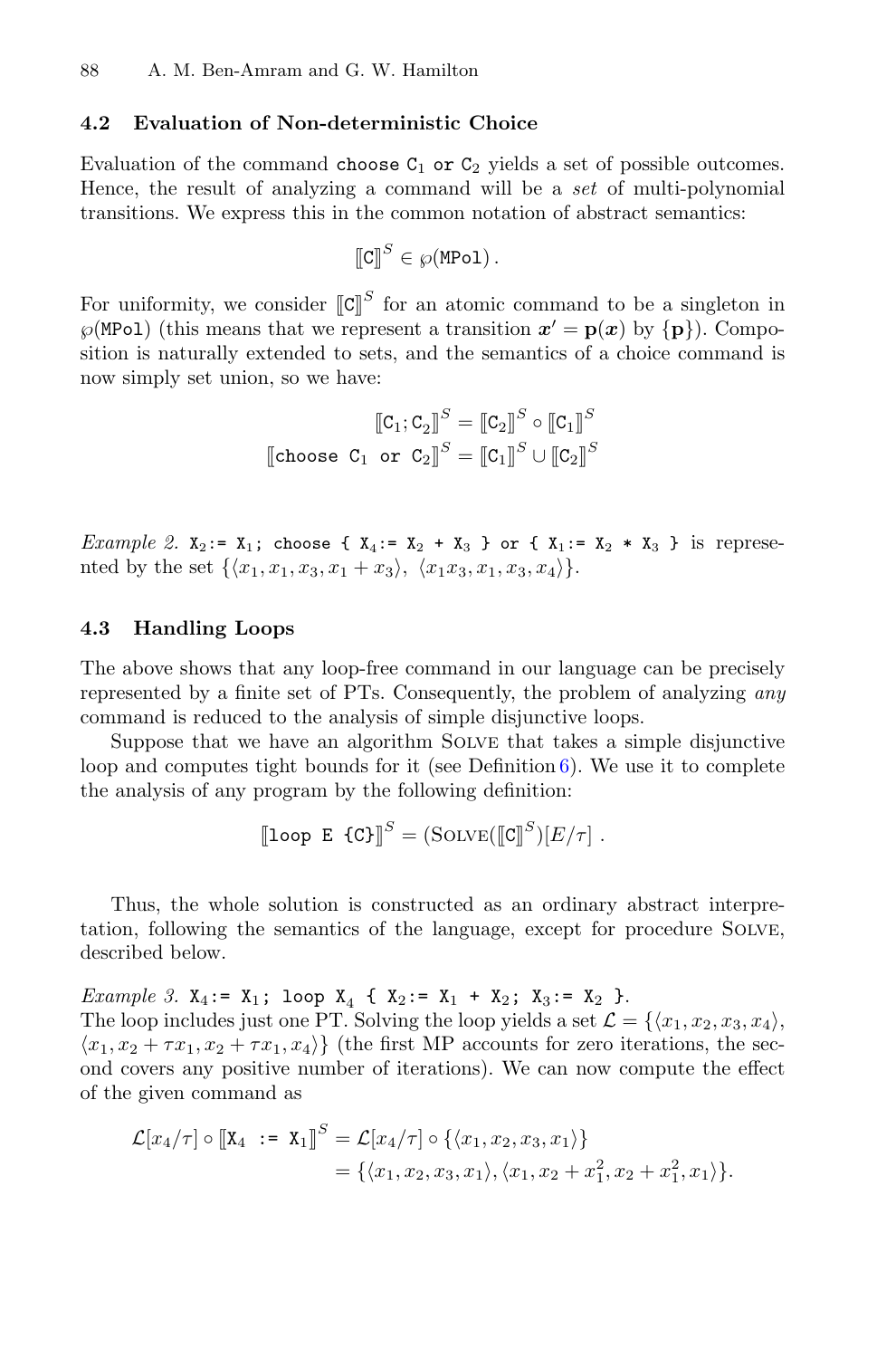The next section describes procedure Solve, and operates under the assumption that all variables are polynomially bounded in the loop. However, a loop can generate exponential growth. To cover this eventuality, we first apply the algorithm of [\[7\]](#page-15-2) which identifies which variables are polynomially bounded. If some  $X_i$  is *not* polynomially bounded we replace the *i*th component of all the loop transitions with  $x_n$  (where we assume  $x_n$  to be a dedicated, unmodified variable). Clearly, after this change, all variables are polynomially bounded; moreover, variables which are genuinely polynomial are unaffected, because they cannot depend on a super-exponential quantity (given the restricted arithmetics in our language). In reporting the results of the algorithm, we should display "super-polynomial" instead of all bounds that depend on  $x_n$ .

## <span id="page-9-0"></span>**5 Simple Disjunctive Loop Analysis Algorithm**

Intuitively, evaluating loop E {C} abstractly consists of simulating any finite number of iterations, i.e., computing

<span id="page-9-1"></span>
$$
Q_i = \{ Id \} \cup P \cup (P \circ P) \cup \dots \cup P^{(i)} \tag{1}
$$

where  $P = \llbracket \mathbf{C} \rrbracket^S \in \wp(MPol)$ . The question now is whether the sequence [\(1\)](#page-9-1) reaches a fixed point. In fact, it often doesn't. However, it is quite easy to see that in the *multiplicative fragment* of the language, that is, where the addition operator is not used, such non-convergence is associated with exponential growth. Indeed, since there is no addition, all our polynomials are monomials with a leading coefficient of 1 (*monic monomials*)—this is easy to verify. It follows that if the sequence [\(1\)](#page-9-1) does not converge, higher and higher exponents must appear, which indicates that some variable cannot be bounded polynomially. Taking the contrapositive, we conclude that if all variables are known to be polynomially bounded the sequence will converge. Thus we have the following easy (and not so satisfying) result:

**Observation 2.** For a SDL that does not use addition, the sequence  $Q_i$  as in [\(1\)](#page-9-1) *reaches a fixed point, and the fixed point provides tight bounds for all the polynomially-bounded variables.*

When we have addition, we find that knowing that all variables are polynomially bounded does not imply convergence of the sequence [\(1\)](#page-9-1). An example is: loop  $X_3$  {  $X_1 := X_1 + X_2$  } yielding the infinite sequence of MPs  $\langle x_1, x_2, x_3 \rangle$ ,  $\langle x_1 + x_2, x_2, x_3 \rangle, \langle x_1 + 2x_2, x_2, x_3 \rangle, \ldots$  Our solution employs two means. One is the introduction of  $\tau$ -polynomials, already presented. The other is a kind of *abstraction*—intuitively, ignoring the concrete values of (non-zero) coefficients. Let us first define this abstraction:

**Definition 7.** APol*, the set of abstract polynomials, consists of formal sums* of distinct monomials over  $x_1, \ldots, x_n$ , where the coefficient of every mono*mial included is* 1*. We extend the definition to an abstraction of*  $\tau$ -polynomials, *denoted* τAPol*.*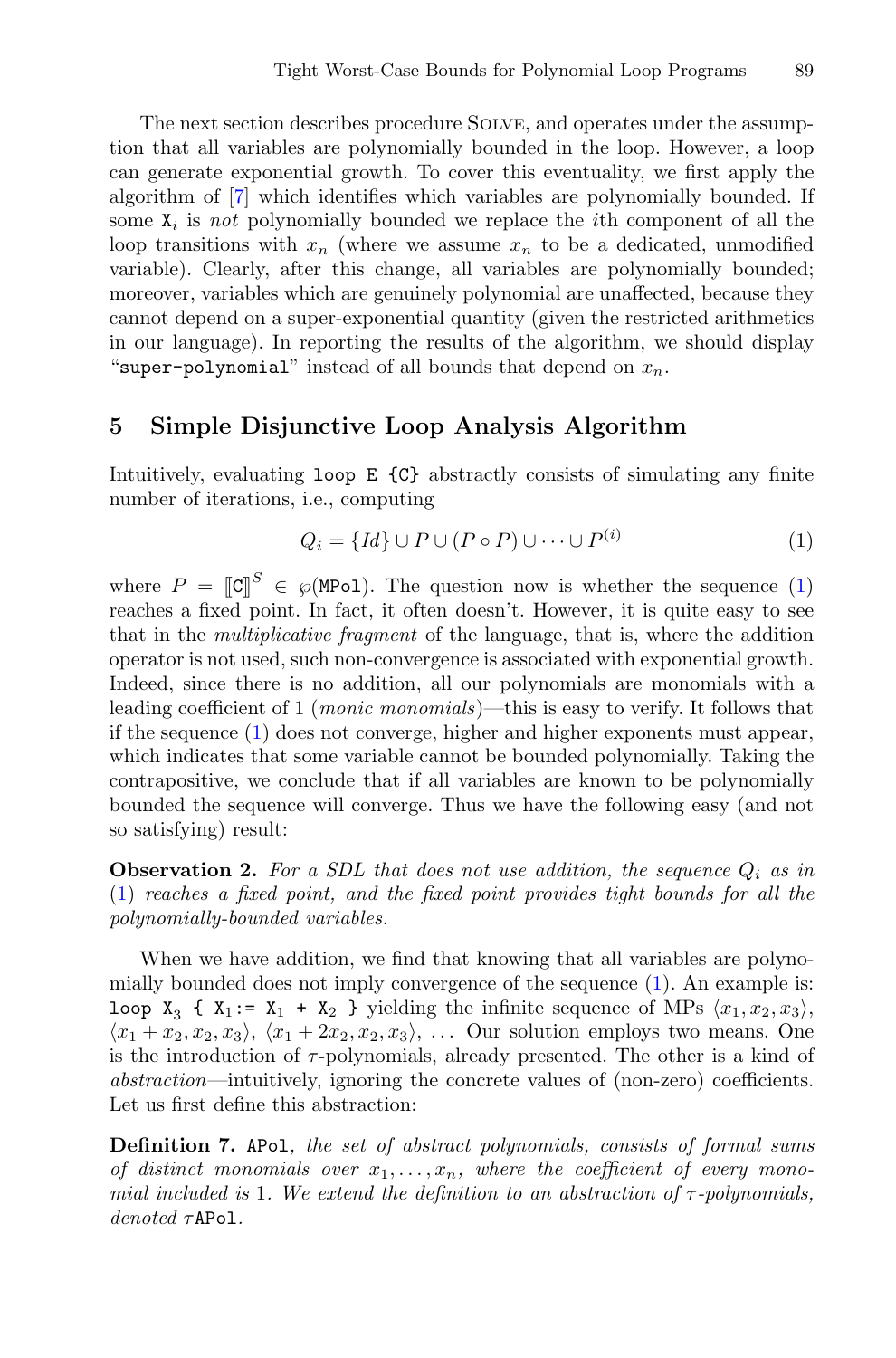The meaning of abstract polynomials is given by the following rules:

- 1. The abstraction of a polynomial p,  $\alpha(p)$ , is obtained by modifying all (nonzero) coefficients to 1.
- 2. Addition and multiplication in  $\tau$ APol is defined in a natural way so that  $\alpha(p)$ +  $\alpha(q) = \alpha(p+q)$  and  $\alpha(p) \cdot \alpha(q) = \alpha(p \cdot q)$  (to carry these operations out, you just go through the motions of adding or multiplying ordinary polynomials, ignoring the coefficient values).
- 3. The *canonical concretization* of an abstract polynomial, γ(**p**) is obtained by simply regarding it as an ordinary polynomial.
- 4. These definitions extend naturally to tuples of (abstract) polynomials.
- 5. The set of abstract multi-polynomials AMPol and their extension with  $\tau$  $(\tau AMPo1)$  are defined as *n*-tuples over APol (respectively,  $\tau APol$ ). We use AMP as an abbreviation for abstract multi-polynomial.
- 6. Composition  $\mathbf{p} \cdot \mathbf{q}$ , for  $\mathbf{p}, \mathbf{q} \in \text{AMPol}$  (or  $\tau \text{AMPol}$ ) is defined as  $\alpha(\gamma(\mathbf{p}) \circ \gamma(\mathbf{q}))$ ; it is easy to see that one can perform the calculation without the detour through polynomials with coefficients. The different operator symbol ("•" versus "◦") helps in disambiguating expressions.

*Analysing a SDL.* To analyse a SDL specified by a set of MPs S, we start by computing  $\alpha(S)$ . The rest of the algorithm computes within  $\tau$ AMPol. We define two operations that are combined in the analysis of loops. The first, which we call *closure*, is simply the fixed point of accumulated iterations as in the multiplicative case. It is introduced by the following two definitions.

**Definition 8 (iterated composition).** *Let* **t** *be any abstract* τ *-MP. We define*  $\mathbf{t}^{\bullet(n)}$ *, for*  $n \geq 0$ *, by:* 

$$
\mathbf{t}^{\bullet(0)} = Id
$$
  

$$
\mathbf{t}^{\bullet(n+1)} = \mathbf{t} \bullet \mathbf{t}^{\bullet(n)}.
$$

*For a set*  $\mathcal T$  *of abstract*  $\tau$ -*MPs, we define, for*  $n > 0$ *:* 

$$
T^{\bullet(0)} = \{Id\}
$$
  

$$
T^{\bullet(n+1)} = T^{\bullet(n)} \cup \bigcup_{\mathbf{q} \in \mathcal{T}, \ \mathbf{p} \in T^{\bullet(n)}} \mathbf{q} \bullet \mathbf{p}.
$$

Note that  $\mathbf{t}^{\bullet(n)} = \alpha(\gamma(\mathbf{t})^{(n)})$ , where  $\mathbf{p}^{(n)}$  is defined using ordinary composition.

**Definition 9 (abstract closure).** *For finite* <sup>P</sup> <sup>⊂</sup> <sup>τ</sup>AMPol*, we define:*

$$
Cl(P) = \bigcup_{i=0}^{\infty} P^{\bullet(i)}.
$$

In the correctness proof, we argue that when all variables are polynomially bounded in a loop S, the closure of  $\alpha(S)$  can be computed in finite time; equivalently, it equals  $\bigcup_{i=0}^{k} (\alpha(S))^{\bullet(i)}$  for some k. The argument is essentially the same as in the multiplicative case.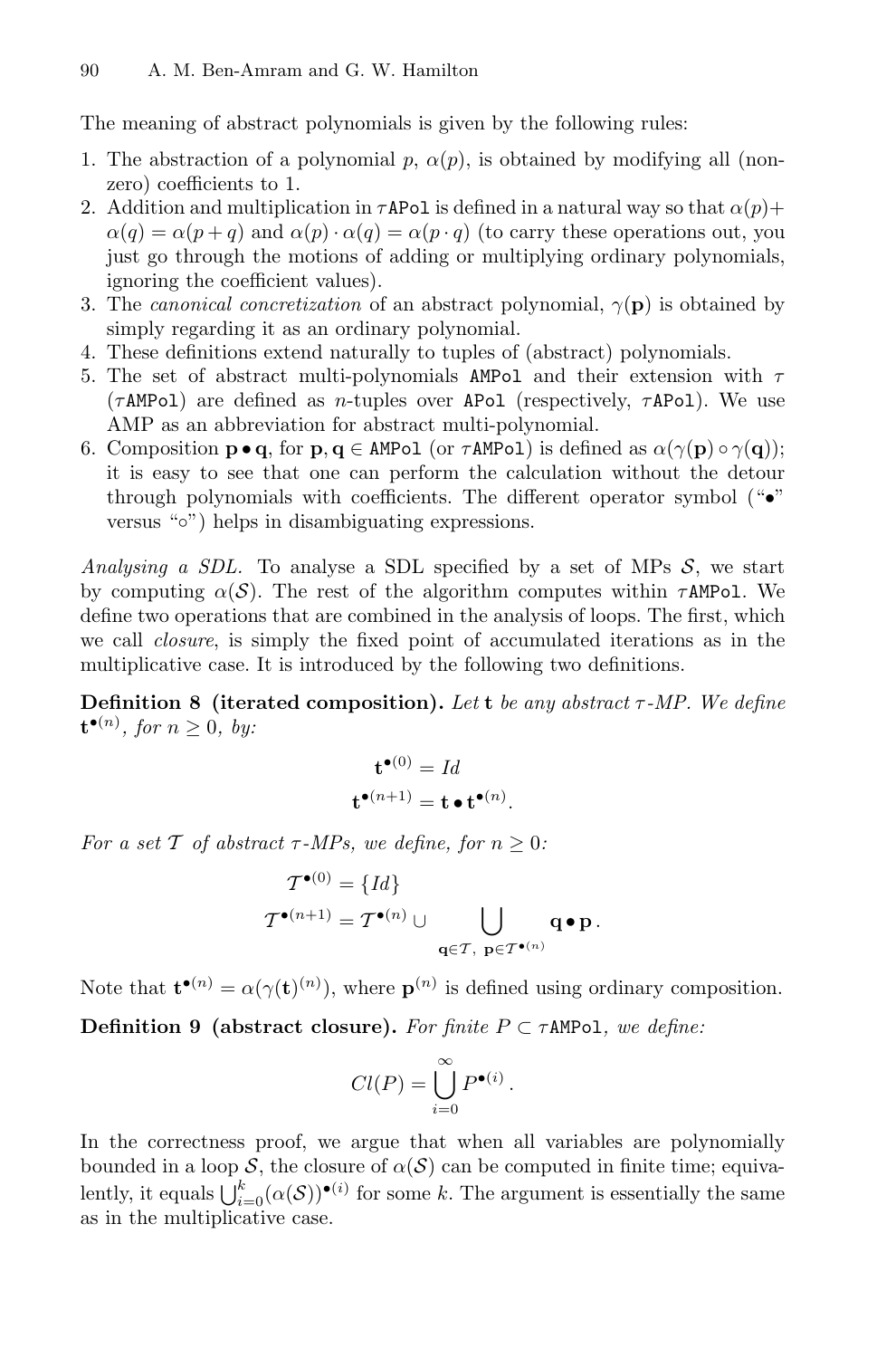The second operation is called *generalization* and its role is to capture the behaviour of accumulator variables, meaning variables that grow by accumulating increments in the loop, and make explicit the dependence on the number of iterations. The identification of which additive terms in a MP should be considered as increments that accumulate is at the heart of our problem, and is greatly simplified by concentrating on idempotent AMPs.

## **Definition 10.**  $p \in \tau$ AMPol *is called* idempotent *if*  $p \bullet p = p$ *.*

Note that this is composition in the abstract domain. So, for instance,  $\langle x_1, x_2 \rangle$ is idempotent, and so is  $\langle x_1 + x_2, x_2 \rangle$ , while  $\langle x_1 x_2, x_2 \rangle$  and  $\langle x_1 + x_2, x_1 \rangle$  are not.

**Definition 11.** For **p** an (abstract) multi-polynomial, we say that  $x_i$  is selfdependent *in* **p** *if* **p**[i] *depends on* xi*. We call a monomial self-dependent if all the variables appearing in it are.*

**Definition 12.** *We define a notational convention for* τ *-MPs. Assuming that*  $\mathbf{p}[i]$  *depends on*  $x_i$ *, we write* 

$$
\mathbf{p}[i] = x_i + \tau \mathbf{p}[i]' + \mathbf{p}[i]'' + \mathbf{p}[i]''' ,
$$

*where* **p**[i] *includes all the non-self-dependent monomials of* **p**[i]*, while the selfdependent monomials (other than*  $x_i$ *) are grouped into two sums:*  $\tau$ **p**[i]', including *all monomials with a positive degree of*  $\tau$ , and  $\mathbf{p}[i]'$  which includes all the  $\tau$ -free *monomials.*

*Example 4.* Let  $\mathbf{p} = \langle x_1 + \tau x_2 + \tau x_3 + x_3x_4, x_3, x_3, x_4 \rangle$ . The self-dependent variables are all but  $x_2$ . Since  $x_1$  is self-dependent, we will apply the above definition to **p**[1], so that **p**[1]' =  $x_3$ , **p**[1]'' =  $x_3x_4$  and **p**[1]''' =  $\tau x_2$ . Note that a factor of  $\tau$  is stripped in **p**[1]'. Had the monomial been  $\tau^2 x_3$ , we would have **p**[1]' =  $\tau x_3$ .

**Definition 13 (generalization).** *Let* **p** *be idempotent in* τAMPol*; define* **p**<sup>τ</sup> *by*

$$
\mathbf{p}^{\tau}[i] = \begin{cases} x_i + \tau \mathbf{p}[i]' + \tau \mathbf{p}[i]'' + \mathbf{p}[i]''' & \text{if } \mathbf{p}[i] \text{ depends on } x_i \\ \mathbf{p}[i] & \text{otherwise.} \end{cases}
$$

Note that the arithmetic here is abstract (see examples below). Note also that in the term  $\tau \mathbf{p}[i]'$  the  $\tau$  is already present in **p**, while in  $\tau \mathbf{p}[i]'$  it is added to existing monomials. In this definition, the monomials of  $\mathbf{p}[i]$ <sup>*m*</sup> are treated like those of  $\tau \mathbf{p}[i]'$ ; however, in certain steps of the proofs we treat them differently, which is why the notation separates them.

*Example 5.* Let  $\mathbf{p} = \langle x_1 + x_3, x_2 + x_3 + x_4, x_3, x_3 \rangle$ .

Note that  $\mathbf{p} \bullet \mathbf{p} = \mathbf{p}$ . We have  $\mathbf{p}^{\tau} = \langle x_1 + \tau x_3, x_2 + \tau x_3 + x_4, x_3, x_3 \rangle$ .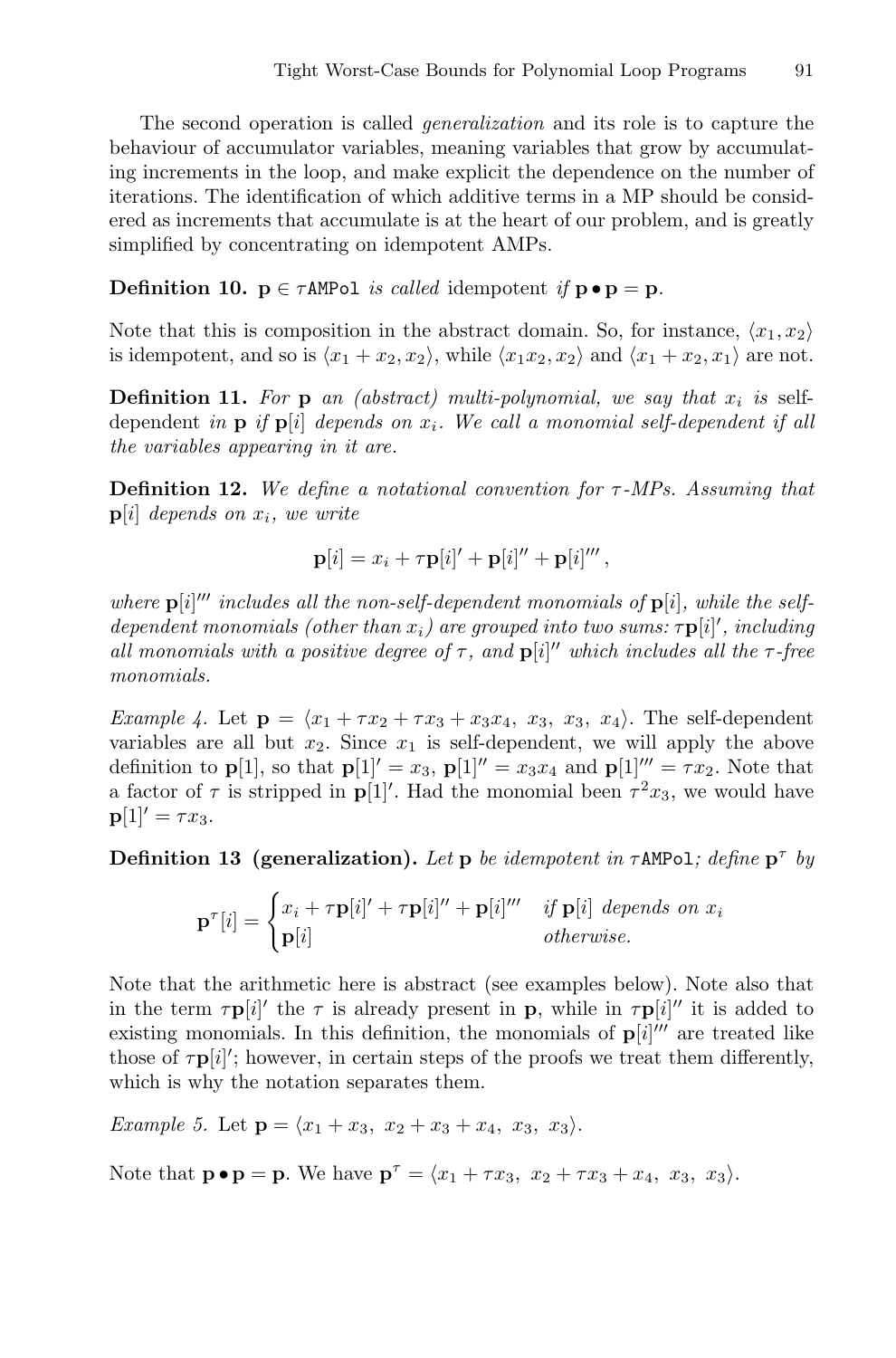*Example 6.* Let  $\mathbf{p} = \langle x_1 + \tau x_2 + \tau x_3 + \tau x_3 x_4, x_3, x_3, x_4 \rangle$ .

Note that  $\mathbf{p} \bullet \mathbf{p} = \mathbf{p}$ . The self-dependent variables are all but  $x_2$ .

We have  $\mathbf{p}^{\tau} = \langle x_1 + \tau x_2 + \tau x_3 + \tau x_3 x_4, x_3, x_3, x_4 \rangle = \mathbf{p}$ .

Finally we can present the analysis of the loop command.

**Algorithm**  $SOLVE(S)$ 

Input:  $S$ , a polynomially-bounded disjunctive simple loop Output: a set of  $\tau$ -MPs which tightly approximates the effect of all  $S$ -traces.

1. Set  $T = \alpha(S)$ .

- 2. Repeat the following steps until  $T$  remains fixed:
	- (a) Closure: Set T to  $Cl(T)$ .
	- (b) Generalization: For all  $p \in T$  such that  $p \bullet p = p$ , add  $p^{\tau}$  to T.

*Example 7.* loop  $X_3 \{ X_1 := X_1 + X_2; X_2 := X_2 + X_3; X_4 := X_3 \}$ The body of the loop is evaluated symbolically and yields the multi-polynomial:

$$
\mathbf{p} = \langle x_1 + x_2, x_2 + x_3, x_3, x_3 \rangle
$$

Now, computing within AMPol,

$$
\alpha(\mathbf{p})^{\bullet(2)} = \alpha(\mathbf{p}) \bullet \alpha(\mathbf{p}) = \langle x_1 + x_2 + x_3, x_2 + x_3, x_3, x_3 \rangle;
$$
  

$$
\alpha(\mathbf{p})^{\bullet(3)} = \alpha(\mathbf{p})^{\bullet(2)}.
$$

Here the closure computation stops. Since  $\alpha(\mathbf{p}^{\bullet(2)})$  is idempotent, we compute

$$
\mathbf{q} = (\alpha(\mathbf{p})^{\bullet(2)})^{\tau} = \langle x_1 + \tau x_2 + \tau x_3, x_2 + \tau x_3, x_3, x_3 \rangle
$$

and applying closure again, we obtain some additional results:

$$
\begin{array}{ll}\n\mathbf{q} \bullet \alpha(\mathbf{p}) &= \langle x_1 + x_2 + x_3 + \tau x_2 + \tau x_3, \ x_2 + x_3 + \tau x_3, \ x_3, \ x_3 \rangle \\
(\mathbf{q})^{\bullet(2)} &= \langle x_1 + \tau x_2 + \tau x_3 + \tau^2 x_3, \ x_2 + \tau x_3, \ x_3, \ x_3 \rangle \\
(\mathbf{q})^{\bullet(2)} \bullet \alpha(\mathbf{p}) &= \langle x_1 + x_2 + x_3 + \tau x_2 + \tau x_3 + \tau^2 x_3, \ x_2 + x_3 + \tau x_3, \ x_3 \rangle\n\end{array}
$$

The last element is idempotent but applying generalization does not generate anything new. Thus the algorithm ends. The reader may reconsider the source code to verify that we have indeed obtained tight bounds for the loop.

# <span id="page-12-0"></span>**6 Correctness**

We claim that our algorithm obtains a description of the worst-case results of the program that is precise up to constant factors. That is, we claim that the set of MPs returned provides an upper bound (on all executions) which is also tight; tightness means that every MP returned is also a lower bound (up to a constant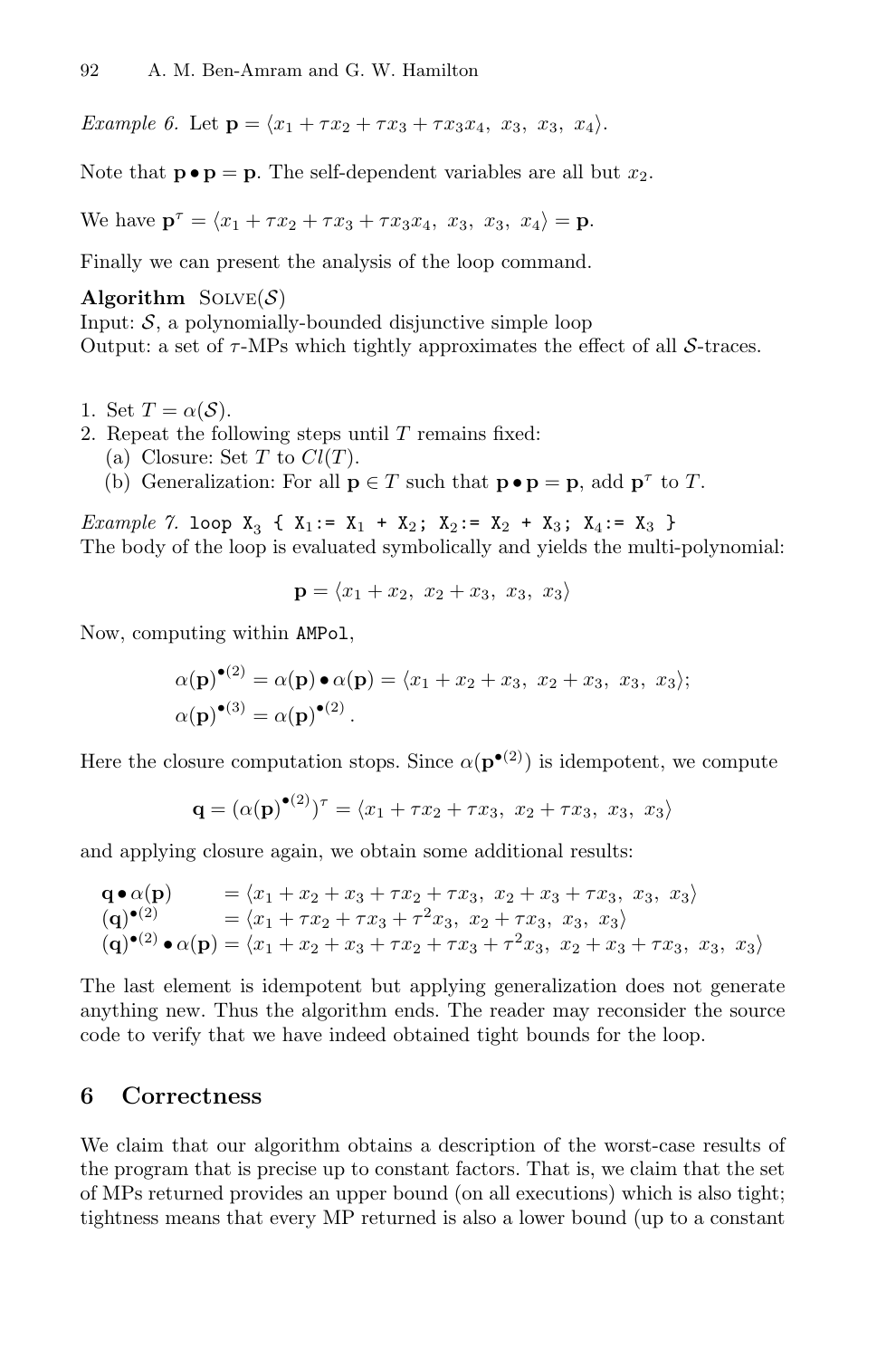factor) on an infinite sequence of possible executions. Unfortunately, due to space constraints, we are not able to give full details of the proofs here; however, we give the main highlights. Intuitively, what we want to prove is that the multipolynomials we compute cover all "behaviors" of the loop. More precisely, in the upper-bound part of the proof we want to cover all behaviors: upper-bounding is a universal statement. To prove that bounds are tight, we show that each such bound constitutes a *lower bound* on a certain "worst-case behavior": tightness is an existential statement. The main aspects of these proofs are as follows:

- A key notion in our proofs is that of *realizability*. Intuitively, when we come up with a bound, we want to show that there are traces that achieve (realize) this bound for arbitrarily large input values.
- In the lower-bound proof, we describe a "behavior" by a *pattern*. A pattern is constructed like a regular expression with concatenation and Kleenestar. However, they allow no nested iteration constructs, and the starred sub-expressions have to be repeated the same number of times; for example, the pattern **p**<sup>\*</sup>**q**<sup>\*</sup> generates the traces  $\{p^t q^t, t \ge 0\}$ . The proof constructs a pattern for every multi-polynomial computed, showing it is realizable. It is interesting that such simple patterns suffice to establish tight lower bounds for all our programs.
- In the upper-bound proof, we describe all "behaviors" by a finite set of *welltyped regular expressions* [\[10](#page-15-8)]. This elegant tool channels the power of the Factorization Forest Theorem [\[25](#page-16-8)]; this brings out the role of idempotent elements, which is key in our algorithm.
- Interestingly, the lower-bound proof not only justifies the tightness of our upper bounds, it also justifies the termination of the algorithm and the application of the Factorization Forest Theorem in the upper-bound proof, because it shows that our abstract multi-polynomials generate a finite monoid.

## <span id="page-13-0"></span>**7 Related Work**

Bound analysis, in the sense of finding symbolic bounds for data values, iteration bounds and related quantities, is a classic field of program analysis [\[18](#page-16-1)[,24](#page-16-3),[27\]](#page-16-5). It is also an area of active research, with tools being currently (or recently) developed including COSTA [\[1](#page-15-0)], APROVE [\[13](#page-16-0)], CIAOPP [\[19](#page-16-2)],  $C<sup>4</sup>B$  [\[11](#page-15-1)], Loopus [\[26](#page-16-4)]—all for imperative programs. There is also work on functional and logic programs, term rewriting systems, recurrence relations, etc. which we cannot attempt to survey here. In the rest of this section we survey work which is more directly related to ours, and has even inspired it.

The LOOP language is due to Meyer and Ritchie [\[20\]](#page-16-7), who note that it computes only primitive recursive functions, but complexity can rise very fast, even for programs with nesting-depth 2. Subsequent work [\[15](#page-16-9)[–17,](#page-16-10)[22\]](#page-16-11) concerning similar languages attempted to analyze such programs more precisely; most of them proposed syntactic criteria, or analysis algorithms, that are sufficient for ensuring that the program lies in a desired class (often, polynomial-time programs), but are not both necessary and sufficient: thus, they do not prove decidability (the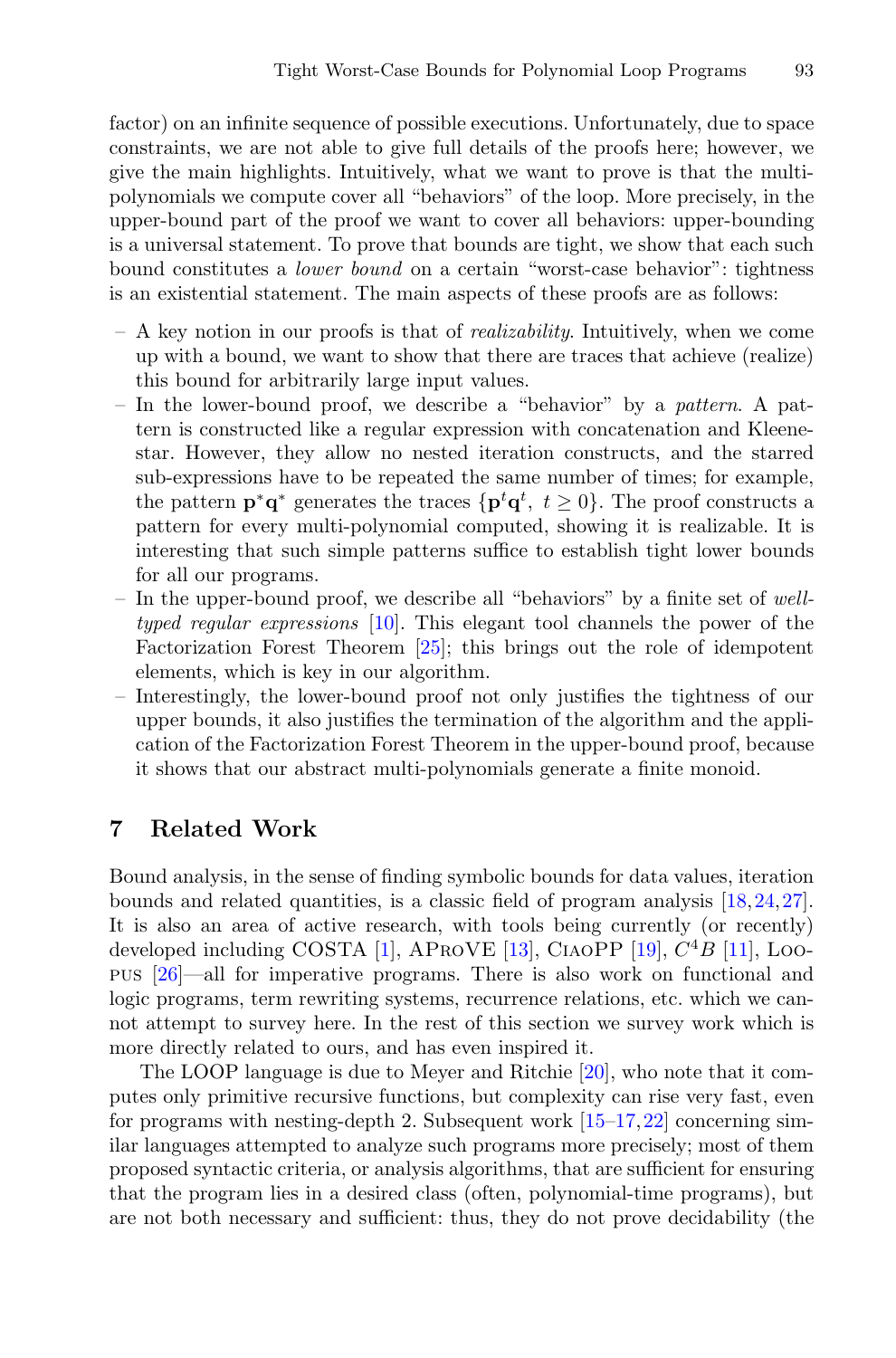exception is [\[17](#page-16-10)] which has a decidability result for a weak "core" language). The core language we use in this paper is from Ben-Amram et al. [\[7](#page-15-2)], who observed that by introducing weak bounded loops instead of concrete loop commands and non-deterministic branching instead of "if", we have weakened the semantics just enough to obtain decidability of polynomial growth-rate. Justifying the necessity of these relaxations, [\[8\]](#page-15-9) showed undecidability for a language that can only do addition and definite loops (that cannot exit early).

In the vast literature on bound analysis in various forms, there are a few other works that give a complete solution for a weak language. *Size-change programs* are considered by [\[12](#page-16-12),[28\]](#page-16-13). Size-change programs abstract away nearly everything in the program, leaving a control-flow graph annotated with assertions about variables which decrease (or do not increase) in a transition. Thus, it does not assume structured and explicit loops, and it cannot express information about values which increase. Both works yield tight bounds on the number of transitions until termination.

Dealing with a somewhat different problem, [\[14](#page-16-14),[21\]](#page-16-15) both check, or find, *invariants* in the form of polynomial equations. We find it remarkable that they give complete solutions for weak languages, where the weakness lies in the non-deterministic control-flow, as in our language. If one could give a complete solution for polynomial *inequalities*, this would have implied a solution to our problem as well.

#### <span id="page-14-0"></span>**8 Conclusion and Further Work**

We have solved an open problem in the area of analyzing programs in a simple language with bounded loops. For our language, it has been previously shown that it is possible to decide whether a variable's value, number of steps in the program, etc. are polynomially bounded or not. Now, we have an algorithm that computes tight polynomial bounds on the final values of variables in terms of initial values. The bounds are tight up to constant factors (suitable constants are also computable). This result improves our understanding of what is computable by, and about, programs of this form. An interesting corollary of our algorithm is that as long as variables are *polynomially bounded*, their worst-case bounds are described tightly by (multivariate) *polynomials*. This is, of course, not true for common Turing-complete languages. Another interesting corollary of the *proofs* is the definition of a simple class of patterns that suffice to realize the worst-case behaviors. This will appear in a planned extended version of this paper.

There are a number of possible directions for further work. We would like to look for decidability results for richer (yet, obviously, sub-recursive) languages. Some possible language extensions include deterministic loops, variable resets (cf. [\[4](#page-15-10)]), explicit constants, and procedures. The inclusion of explicit constants is a particularly challenging open problem.

Rather than extending the language, we could extend the range of bounds that we can compute. In light of the results in  $[17]$  $[17]$ , it seems plausible that the approach can be extended to classify the Grzegorczyk-degree of the growth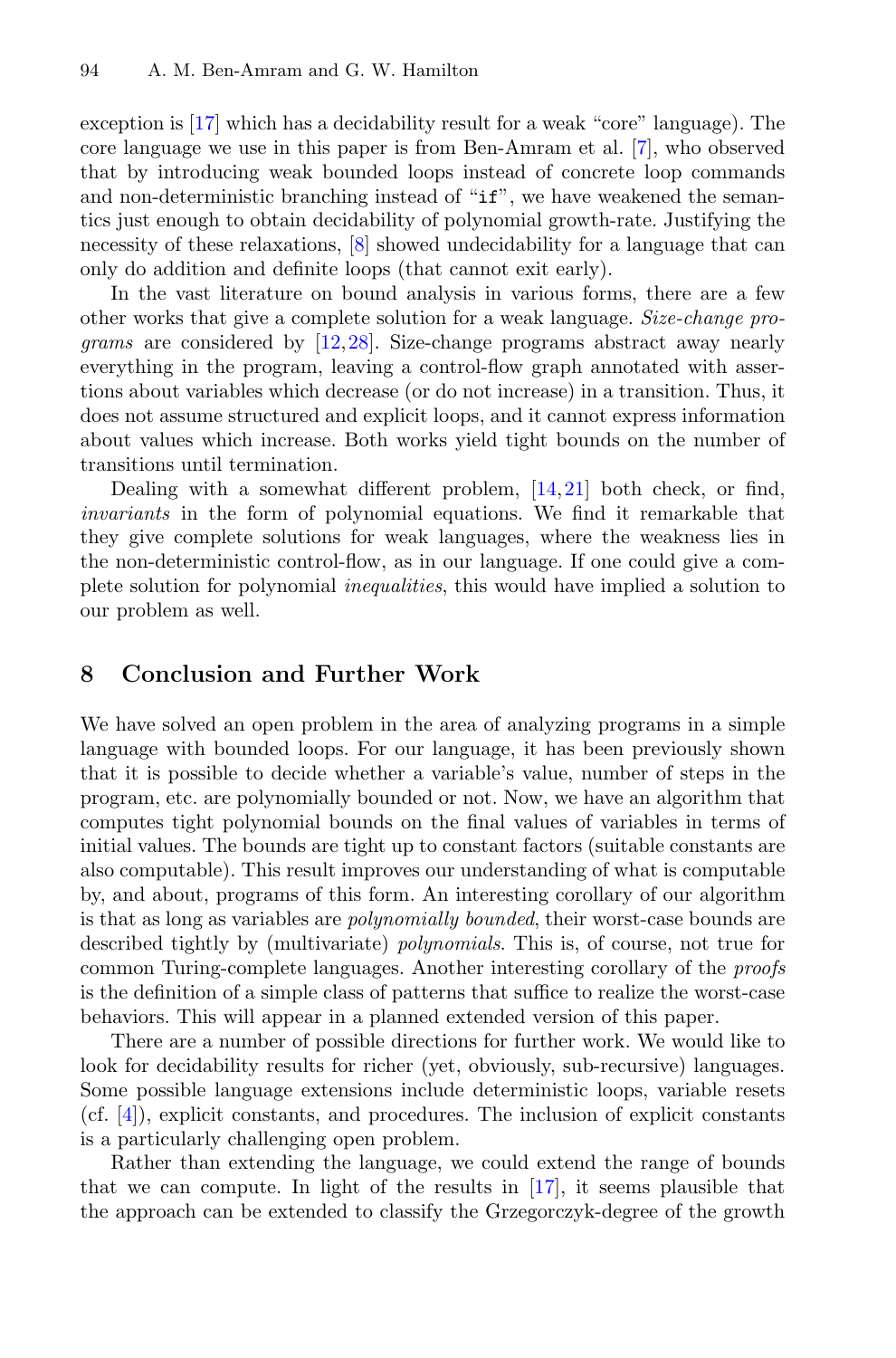rate of variables when they are super-polynomial. There may also be room for progress regarding precise bounds of the form  $2^{poly}$ .

In terms of time complexity, our algorithm is polynomial in the size of the program times  $n^{nd}$ , where d is the highest degree of any MP computed. Such exponential behavior is to be expected, since a program can be easily written to compute a multivariate polynomial that is exponentially long to write. But there is still room for finer investigation of this issue.

## **References**

- <span id="page-15-0"></span>1. Albert, E., Arenas, P., Genaim, S., Puebla, G., Zanardini, D.: Cost analysis of object-oriented bytecode programs. Theor. Comput. Sci. **413**(1), 142–159 (2012). <https://doi.org/10.1016/j.tcs.2011.07.009>
- <span id="page-15-3"></span>2. Alias, C., Darte, A., Feautrier, P., Gonnord, L.: Multi-dimensional rankings, program termination, and complexity bounds of flowchart programs. In: Cousot, R., Martel, M. (eds.) SAS 2010. LNCS, vol. 6337, pp. 117–133. Springer, Heidelberg  $(2010)$ . [https://doi.org/10.1007/978-3-642-15769-1](https://doi.org/10.1007/978-3-642-15769-1_8).8
- <span id="page-15-4"></span>3. Bagnara, R., Hill, P.M., Zaffanella, E.: The parma polyhedra library: toward a complete set of numerical abstractions for the analysis and verification of hardware and software systems. Sci. Comput. Program. **72**(1–2), 3–21 (2008)
- <span id="page-15-10"></span>4. Ben-Amram, A.M.: On decidable growth-rate properties of imperative programs. In: Baillot, P. (ed.) International Workshop on Developments in Implicit Computational complExity (DICE 2010). EPTCS, vol. 23, pp.  $1-14$  (2010). [https://doi.](https://doi.org/10.4204/EPTCS.23.1) [org/10.4204/EPTCS.23.1](https://doi.org/10.4204/EPTCS.23.1)
- <span id="page-15-5"></span>5. Ben-Amram, A.M., Genaim, S.: Ranking functions for linear-constraint loops. J. ACM **61**(4), 26:1–26:55 (2014). <https://doi.org/10.1145/2629488>
- <span id="page-15-6"></span>6. Ben-Amram, A.M., Genaim, S.: On multiphase-linear ranking functions. In: Majumdar, R., Kunˇcak, V. (eds.) CAV 2017. LNCS, vol. 10427, pp. 601–620. Springer, Cham (2017). [https://doi.org/10.1007/978-3-319-63390-9](https://doi.org/10.1007/978-3-319-63390-9_32) 32
- <span id="page-15-2"></span>7. Ben-Amram, A.M., Jones, N.D., Kristiansen, L.: Linear, polynomial or exponential? Complexity inference in polynomial time. In: Beckmann, A., Dimitracopoulos, C., Löwe, B. (eds.) CiE 2008. LNCS, vol. 5028, pp. 67–76. Springer, Heidelberg  $(2008)$ . [https://doi.org/10.1007/978-3-540-69407-6](https://doi.org/10.1007/978-3-540-69407-6_7)<sub>-7</sub>
- <span id="page-15-9"></span>8. Ben-Amram, A.M., Kristiansen, L.: On the edge of decidability in complexity analysis of loop programs. Int. J. Found. Comput. Sci. **23**(7), 1451–1464 (2012). <https://doi.org/10.1142/S0129054112400588>
- <span id="page-15-7"></span>9. Ben-Amram, A.M., Pineles, A.: Flowchart programs, regular expressions, and decidability of polynomial growth-rate. In: Hamilton, G., Lisitsa, A., Nemytykh, A.P. (eds.) Proceedings of the Fourth International Workshop on Verification and Program Transformation (VPT). EPTCS, vol. 216, pp. 24–49 (2016). [https://doi.](https://doi.org/10.4204/EPTCS.216.2) [org/10.4204/EPTCS.216.2](https://doi.org/10.4204/EPTCS.216.2)
- <span id="page-15-8"></span>10. Bojańczyk, M.: Factorization forests. In: Diekert, V., Nowotka, D. (eds.) DLT 2009. LNCS, vol. 5583, pp. 1–17. Springer, Heidelberg (2009). [https://doi.org/10.1007/](https://doi.org/10.1007/978-3-642-02737-6_1) [978-3-642-02737-6](https://doi.org/10.1007/978-3-642-02737-6_1) 1
- <span id="page-15-1"></span>11. Carbonneaux, Q., Hoffmann, J., Shao, Z.: Compositional certified resource bounds. In: Proceedings of the ACM SIGPLAN 2015 Conference on Programming Language Design and Implementation (PLDI). ACM (2015)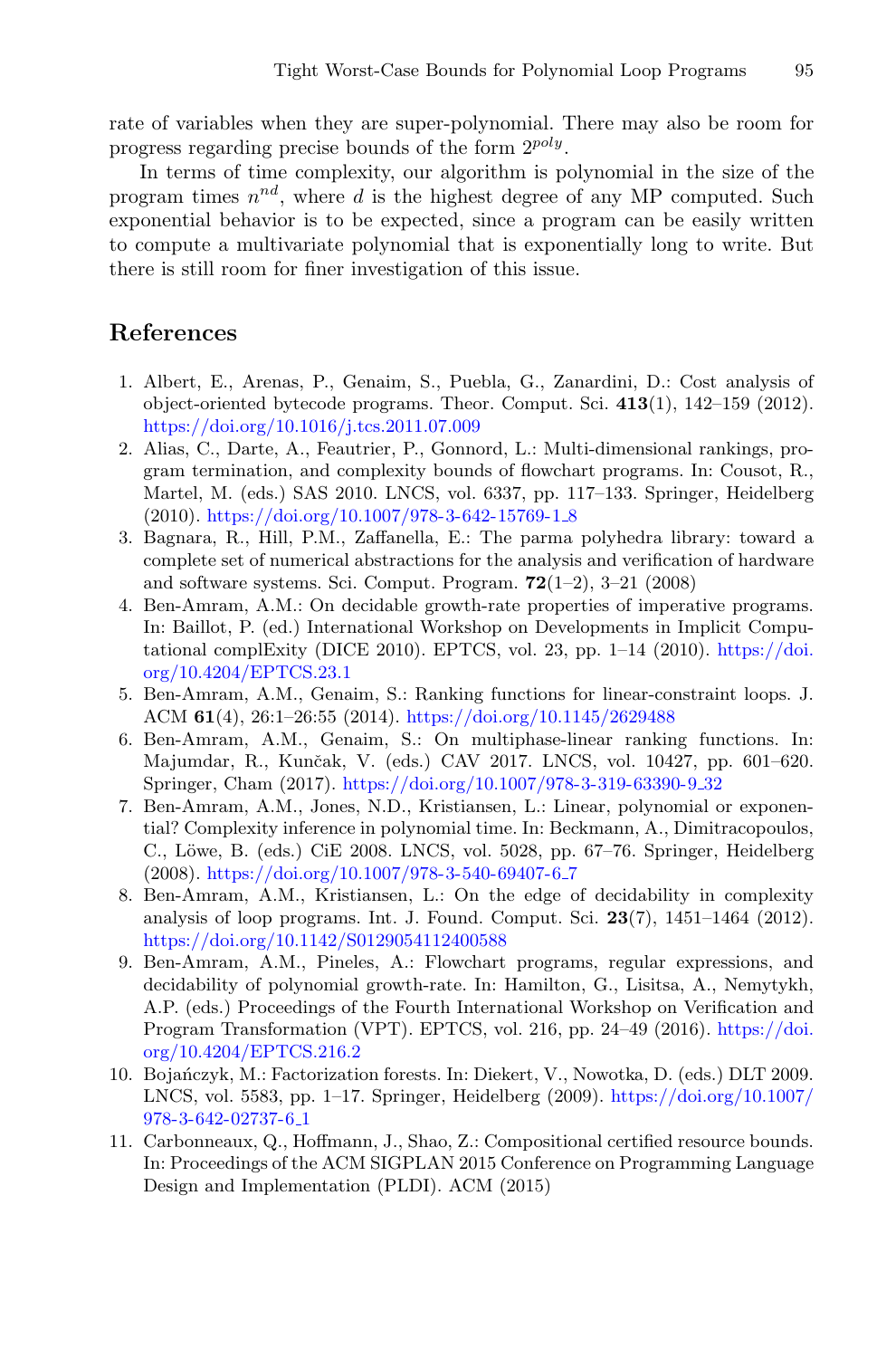- <span id="page-16-12"></span>12. Colcombet, T., Daviaud, L., Zuleger, F.: Size-change abstraction and max-plus automata. In: Csuhaj-Varjú, E., Dietzfelbinger, M., Ésik, Z. (eds.) MFCS 2014. LNCS, vol. 8634, pp. 208–219. Springer, Heidelberg (2014). [https://doi.org/10.](https://doi.org/10.1007/978-3-662-44522-8_18) [1007/978-3-662-44522-8](https://doi.org/10.1007/978-3-662-44522-8_18) 18
- <span id="page-16-0"></span>13. Giesl, J., et al.: Analyzing program termination and complexity automatically with AProVE. J. Autom. Reasoning **58**(1), 3–31 (2017). [https://doi.org/10.1007/](https://doi.org/10.1007/s10817-016-9388-y) [s10817-016-9388-y](https://doi.org/10.1007/s10817-016-9388-y)
- <span id="page-16-14"></span>14. Hrushovski, E., Ouaknine, J., Pouly, A., Worrell, J.: Polynomial invariants for affine programs. In: Proceedings of the 33rd Annual ACM/IEEE Symposium on Logic in Computer Science, LICS 2018, pp. 530–539. ACM, New York (2018). [https://](https://doi.org/10.1145/3209108.3209142) [doi.org/10.1145/3209108.3209142](https://doi.org/10.1145/3209108.3209142)
- <span id="page-16-9"></span>15. Jones, N.D., Kristiansen, L.: A flow calculus of mwp-bounds for complexity analysis. ACM Trans. Comput. Logic **10**(4), 1–41 (2009). [https://doi.org/10.1145/](https://doi.org/10.1145/1555746.1555752) [1555746.1555752](https://doi.org/10.1145/1555746.1555752)
- 16. Kasai, T., Adachi, A.: A characterization of time complexity by simple loop programs. J. Comput. Syst. Sci. **20**(1), 1–17 (1980). [https://doi.org/10.1016/0022-](https://doi.org/10.1016/0022-0000(80)90001-X) [0000\(80\)90001-X](https://doi.org/10.1016/0022-0000(80)90001-X)
- <span id="page-16-10"></span>17. Kristiansen, L., Niggl, K.H.: On the computational complexity of imperative programming languages. Theor. Comput. Sci.  $318(1-2)$ ,  $139-161$  (2004). [https://doi.](https://doi.org/10.1016/j.tcs.2003.10.016) [org/10.1016/j.tcs.2003.10.016](https://doi.org/10.1016/j.tcs.2003.10.016)
- <span id="page-16-1"></span>18. Le Métayer, D.: ACE: an automatic complexity evaluator. ACM Trans. Program. Lang. Syst. **10**(2), 248–266 (1988). <https://doi.org/10.1145/42190.42347>
- <span id="page-16-2"></span>19. López-García, P., Darmawan, L., Klemen, M., Liqat, U., Bueno, F., Hermengildo, M.V.: Interval-based resource usage verification by translation into Horn clauses and an application to energy consumption. Theory Pract. Logic Program. **18**(2), 167–223 (2018)
- <span id="page-16-7"></span>20. Meyer, A.R., Ritchie, D.M.: The complexity of loop programs. In: Proceedings of the 22nd ACM National Conference, Washington, DC, pp. 465–469 (1967)
- <span id="page-16-15"></span>21. Müller-Olm, M., Seidl, H.: Computing polynomial program invariants. Inf. Process. Lett. **91**(5), 233–244 (2004). <https://doi.org/10.1016/j.ipl.2004.05.004>
- <span id="page-16-11"></span>22. Niggl, K.H., Wunderlich, H.: Certifying polynomial time and linear/polynomial space for imperative programs. SIAM J. Comput. **35**(5), 1122–1147 (2006). <https://doi.org/10.1137/S0097539704445597>
- <span id="page-16-6"></span>23. Podelski, A., Rybalchenko, A.: A complete method for the synthesis of linear ranking functions. In: Steffen, B., Levi, G. (eds.) VMCAI 2004. LNCS, vol. 2937, pp. 239–251. Springer, Heidelberg (2004). [https://doi.org/10.1007/978-3-540-24622-](https://doi.org/10.1007/978-3-540-24622-0_20) 0 [20](https://doi.org/10.1007/978-3-540-24622-0_20)
- <span id="page-16-3"></span>24. Rosendahl, M.: Automatic complexity analysis. In: Proceedings of the Conference on Functional Programming Languages and Computer Architecture, FPCA 1989, pp. 144–156. ACM (1989). <https://doi.org/10.1145/99370.99381>
- <span id="page-16-8"></span>25. Simon, I.: Factorization forests of finite height. Theor. Comput. Sci. **72**(1), 65–94 (1990). [https://doi.org/10.1016/0304-3975\(90\)90047-L](https://doi.org/10.1016/0304-3975(90)90047-L)
- <span id="page-16-4"></span>26. Sinn, M., Zuleger, F., Veith, H.: Complexity and resource bound analysis of imperative programs using difference constraints. J. Autom. Reasoning **59**(1), 3–45 (2017). <https://doi.org/10.1007/s10817-016-9402-4>
- <span id="page-16-5"></span>27. Wegbreit, B.: Mechanical program analysis. Commun. ACM **18**(9), 528–539 (1975). <https://doi.org/10.1145/361002.361016>
- <span id="page-16-13"></span>28. Zuleger, F.: Asymptotically precise ranking functions for deterministic size-change systems. In: Beklemishev, L.D., Musatov, D.V. (eds.) CSR 2015. LNCS, vol. 9139, pp. 426–442. Springer, Cham (2015). [https://doi.org/10.1007/978-3-319-20297-6](https://doi.org/10.1007/978-3-319-20297-6_27) 27